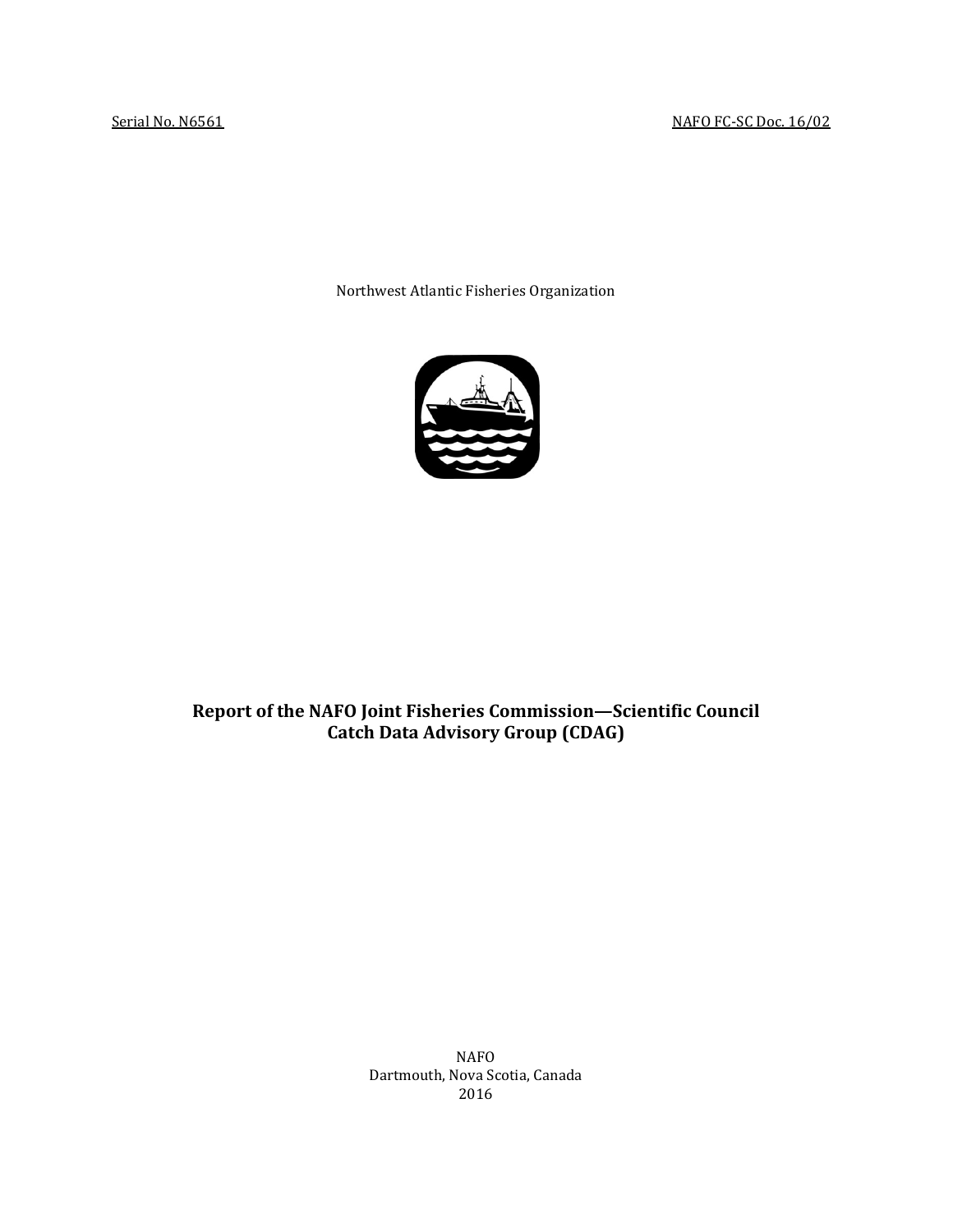| 1. |                                                                                                 | 3  |
|----|-------------------------------------------------------------------------------------------------|----|
| 2. |                                                                                                 | 3  |
| 3. | Review of available data sources, including establishment of parameters for catch data review   | 3  |
| 4. | Development of a methodology for catch estimation to be used by Secretariat, including specific | 4  |
| 5. | Next steps: Secretariat reporting to the WG-CR, Scientific Council and Fisheries Commission     | 5  |
| 6. |                                                                                                 | 5  |
| 7. |                                                                                                 | 6  |
| 8. |                                                                                                 | 6  |
|    |                                                                                                 | 7  |
|    |                                                                                                 | 9  |
|    |                                                                                                 | 12 |
|    | Annex 4. Development of Methodology for Catch Estimation in Three Schematic Tables              | 14 |
|    |                                                                                                 | 18 |
|    |                                                                                                 |    |

المف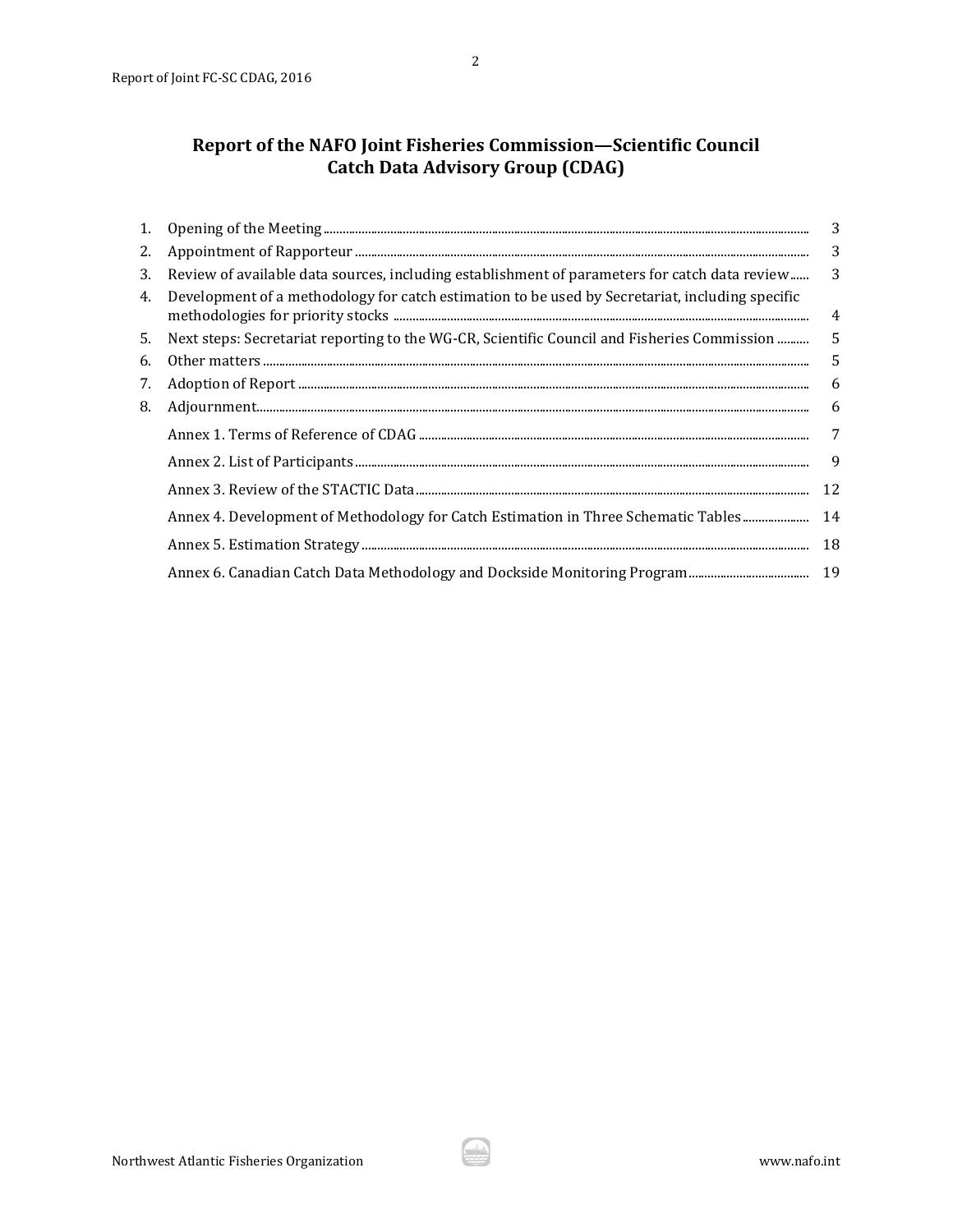## **Report of the NAFO Joint Fisheries Commission—Scientific Council Catch Data Advisory Group (CDAG)**

3

The Catch Data Advisory Group (CDAG) was established jointly by the Fisheries Commission and Scientific Council at the 37th NAFO Annual Meeting on the recommendation of the NAFO Joint Fisheries Commission-Scientific Council Ad Hoc Working Group on Catch Reporting (WG-CR) (Annex 1). The inaugural meeting was held face-to-face on 16 November 2015 at the NAFO Secretariat Headquarters in Dartmouth, Nova Scotia, Canada.

The Group had follow-up meetings through video tele-conference (WebEx) on 25 February, 17 March, 27 April, 3 May 2016 and 7 July 2016, working intermittently between the WebEx meetings through the document sharing and discussion forum features of SharePoint. This report covers all the meetings.

### <span id="page-2-0"></span>**1. Opening of the Meeting**

The inaugural face-to-face meeting was opened by Katherine Sosebee (SC Chair) and Pat Moran (FC Vice-Chair) at 9:30 AM, 16 November 2015 at the NAFO Headquarters in Dartmouth, Nova Scotia, Canada. The subsequent WebEx meetings were presided by the SC and FC Chairs.

Representatives from Canada, European Union, the Russian Federation and the United States of America were in attendance (Annex 2).

### <span id="page-2-1"></span>**2. Appointment of Rapporteur**

The FC and SC Coordinators were appointed Co-rapporteurs.

### <span id="page-2-2"></span>**3. Review of available data sources, including establishment of parameters for catch data review**

As the first step in the establishment of parameters for catch data review and in the development of a methodology for catch estimation, a cursory review of the potential data sources was made.

The NAFO Secretariat made a presentation of data sources (metadata) it holds which can be potentially useful for catch estimation purposes. These sources are the Port Inspection Reports (PSC3), Observer Reports, Monthly Provisional Catches, VMS and Daily Catch Reports (CATs), and Logbook Haul by Haul (H x H) catch data. Collectively they are referred to as STACTIC catch data as the fishing vessels and Contracting Parties are required by the NAFO Conservation and Enforcement Measures (NCEM) to submit them to the Secretariat. The Secretariat noted that the presentation is a modified and updated version of a previous presentation at the WG-CR meeting in 2014 (see Annex 5 of FC-SC Doc. 14/01).

Intrinsic limitations for direct comparison between the different data sources were noted. For example, Monthly Provisional Catches are reported by Contracting Parties (in contrast to flag States) and cover the Convention Area. Port inspection coverage requires at least 15% coverage except when Greenland halibut is included as a landed species in which case the coverage is 100%. Also, a single fishing trip may cover two calendar years – those fishing trips that started in late in the year and landed its catch in the early part of the following year. The most detailed data sources are the Daily Catch Reports (CAT) and the Logbook Haul by Haul (H x H) data but the coverage is limited to the Regulatory Area. Therefore, initial data processing and adjustments may be required in order to determine whether a direct comparison of catch estimates is possible.

The review of the data sources was done in the context of the usefulness of the various data sources for catch estimates and the limitations to their usefulness, consistent with the review format specified in the Terms of Reference of this Group.

The conclusions and observations emanating from the review are captured in the updated table Data Sources Useful for Catch Validation (underlined text in Annex 3).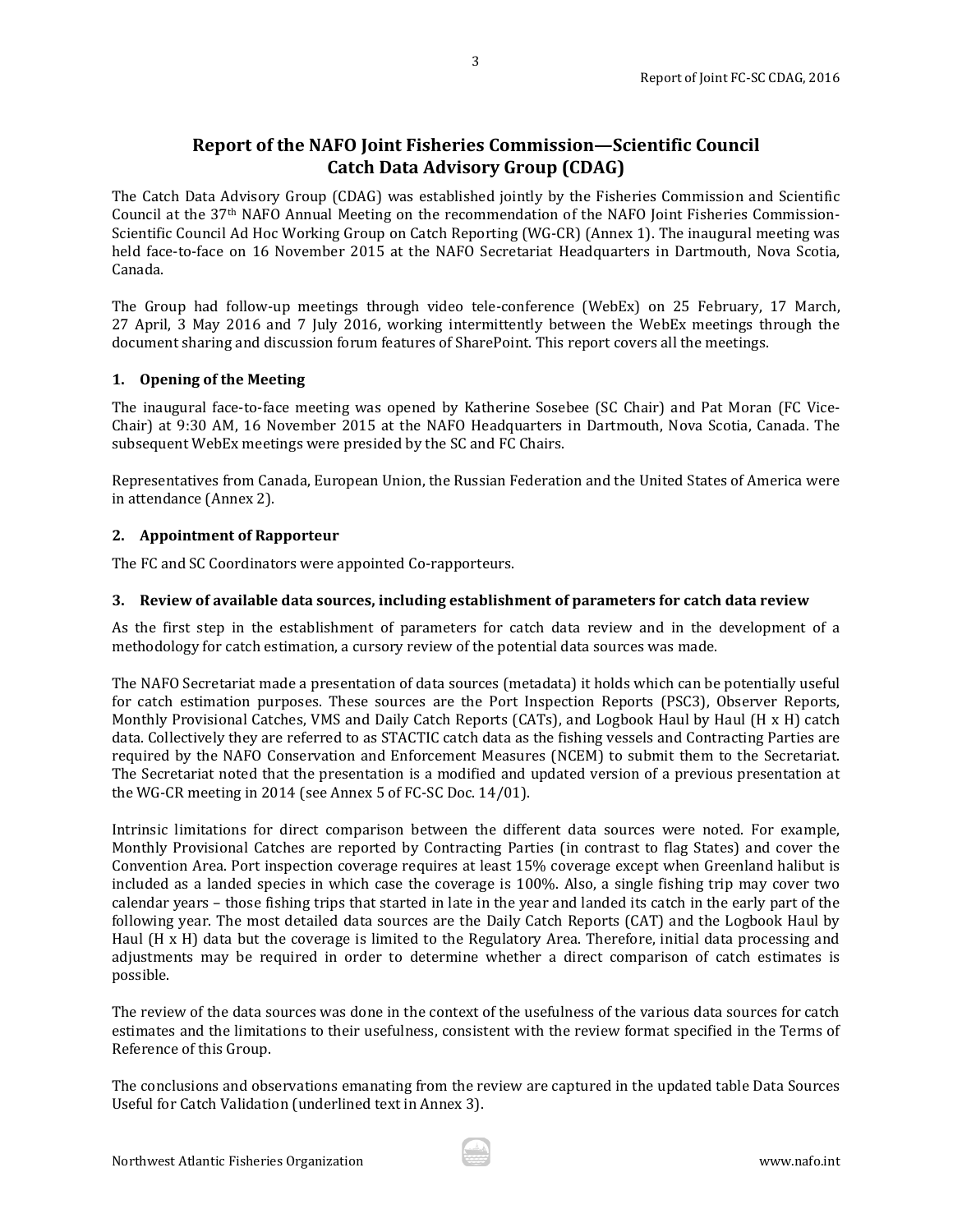It was determined that the CATs and the H x H data are potentially best data sources for species/stock catch estimates because of the level of detail they provide. However, in 2015, the reporting requirement for H x H was limited to the top three species in every haul. Thus for 2015, the CAT reports were deemed more reliable because of their completeness. It was noted that the top-three requirement in the H x H data collection has been expanded to include all species caught beginning 2016.

The determination of the primary data sources of catch estimation was based on coverage, level of detail, and compliance to the reporting requirements.

The at-sea inspection reports can be very useful in cross-checking the reported catches from the CAT and H x H data in the time period in which the at-sea inspectors inspected the fishermen's logbooks. Actual comparisons were made between the logbook data, as recorded in Section 14 of the at-sea inspection reports, and the CATs. Generally there is an agreement between the CATs and the logbook data, except for a few outliers.

Regarding Observer Reports, the high level of compliance to the submission requirements was noted. However, many of these reports were received in .pdf format, and therefore were not fully processed for this meeting because of the time constraints of extracting the data.

Regarding the port inspections, as explained above at least 15% coverage is required when the flag State Contracting Party and port State Contracting Party are different. Inspections are not required when the flag and port State Contracting Parties are the same. However, an inspection is required, i.e. 100% coverage, when Greenland halibut is landed.

The information Equivalent Live Weight landed catches (nominal catches) as the product of Product Weight and Conversion Factor contained in the port inspection reports can be used to check the integrity of the catch information in the CATs and H x H data, especially in resolving the issue of outliers as a result of recording errors and/or mis-recording catches in CATs and H x H reports.

### <span id="page-3-0"></span>**4. Development of a methodology for catch estimation to be used by Secretariat, including specific methodologies for priority stocks 2+3KLMNO Greenland halibut, 3LNO American plaice, and 3M cod**

The analysis of the various data sources considered as part of the process to develop a methodology for catch estimation are illustrated by the three schematic tables presented in Annex 4. The schematic tables apply to any species or stock under consideration for catch estimation. The italic entries in the tables mean that they are derived information from other entries.

The first step is the identification of fishing trips. According to Article 1.7 of the NCEM: *Fishing trip* for a fishing vessels includes the time from its entry into until its departure from the Regulatory Area and continues until all catch on board from the Regulatory Area has been unloaded and transhipped.

Table 1 of Annex 4 presents catches of a particular species or stock from the STACTIC reports on a fishing trip basis. Vessel, gear, effort information are also provided as they are auxiliary information requirements in fish stock assessment studies. Table 1 allows a quick comparison of the CAT's and H x H as primary data sources with other STACTIC data sources. Such comparison would allow a preliminary identification of outliers which may suggest something about the integrity of some entries in the primary data source.

Table 2 of Annex 4 presents catches from primary sources (CAT and/or H x H) as compared to the logbook catches recorded in at-sea inspection reports. The recorded catches from primary sources represent the totals corresponding to the fishing duration as indicated in the at-sea inspection reports. Catch estimates are therefore not complete. The purpose of the table is to allow cross-checking a sample of catch totals with that of the logbook totals as copied into the at-sea inspection reports.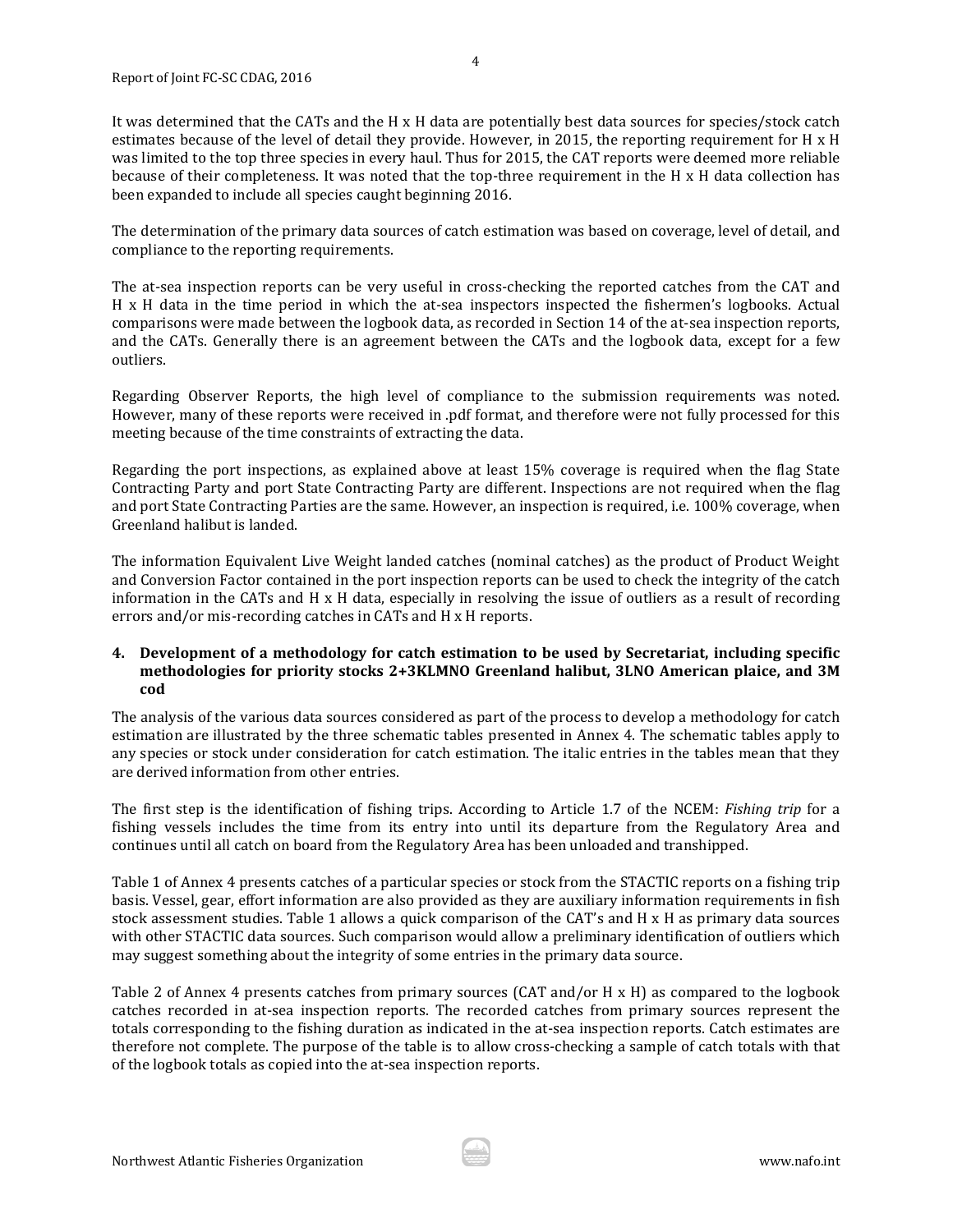Table 3 of Annex 4 represents the general characterization of catch estimation methodology. Catch data of the species/stock under consideration are entered in the appropriate cells; subtotals are calculated by day, trip, vessel, NAFO Division, and flag State. Catch entries are distinguished between "retained" and "rejected" when possible. The distinction enables the comparison of the totals from primary source with the Equivalent Landed Weight from the Port Inspection Reports (PSC3).

During the data review, it was noted that entries from the primary sources and from the logbook entries are more prone to errors and/or mis-recording than the entries in the Port Inspection Reports, specifically on the entries of Conversion Factors and Landed Equivalent Weight. Thus the information on Conversion Factors and Landed Equivalent Weight can be used on an ad hoc basis to calculate a "correction factor" that be applied to outliers or erroneous entries in the primary data source.

The resultant Estimation Strategy represents a number of refinements in methodology developed over the course of all meetings. In an effort to summarize the methodology agreed upon by CDAG, Canada presented an outline of the approach (Annex 5) which utilizes the information from the Port Inspection Reports (PSC3).

It was noted that the estimates were not available during the June 2016 meeting of the Scientific Council. For the assessments conducted at that meeting, SC derived the catch estimates as described in the meeting report document SCS Doc. 16/14.

The methodology is applicable only to the STACTIC data which is limited to the NRA. To cover the straddling stocks, Canada provided the corresponding Canadian EEZ catch data to complement the STACTIC data. The Canadian Catch Data methodology is explained in Annex 6.

### <span id="page-4-0"></span>**5. Next steps: Secretariat reporting to the WG-CR, Scientific Council and Fisheries Commission**

In accordance with the Terms of Reference and the operational flow chart developed by the WG-CR for this Group (see FC-SC Doc. 15/01), the NAFO Secretariat shall validate the catch estimate with support from designated experts/resource persons after the Group reviewed the data sources and parameters for assessment established (see item 3).

The WG-CR shall provide guidance on the steps described above. It was noted that this Group and the WG-CR have the same Chairs and practically the same membership and thus the guidance was already being provided.

It was agreed that the Secretariat shall proceed with the derivation of catch estimates starting with priority stocks mentioned in item 4 using the methodology outlined in Annex 5. The estimates shall be forwarded to the Scientific Council for stock assessment purposes. The summary report of the catch estimates will also be provided to the Fisheries Commission for information and future consideration. The Group acknowledged that the methodology may be further developed once other identified sources of data can be utilized (e.g. H x H data) and to incorporate feedback from WG-CR, Scientific Council or Fisheries Commission.

### <span id="page-4-1"></span>**6. Other matters**

EU informed the Group that it is developing a project proposal *Study on Catch Estimates Methodologies.* The Group, as requested, considered the project proposal and provided comments and input:

- It was clarified that Sections *Standard protocol* and *Tolerance of catch estimates* will be done in towby-tow basis;
- STACTIC, specifically its Observer Program Review Working Group (WG-OPR) should be involved and its role defined.
- SC Catch Estimation Group and STACTIC WG-OPR should also be requested to provide comments and input to the draft proposal.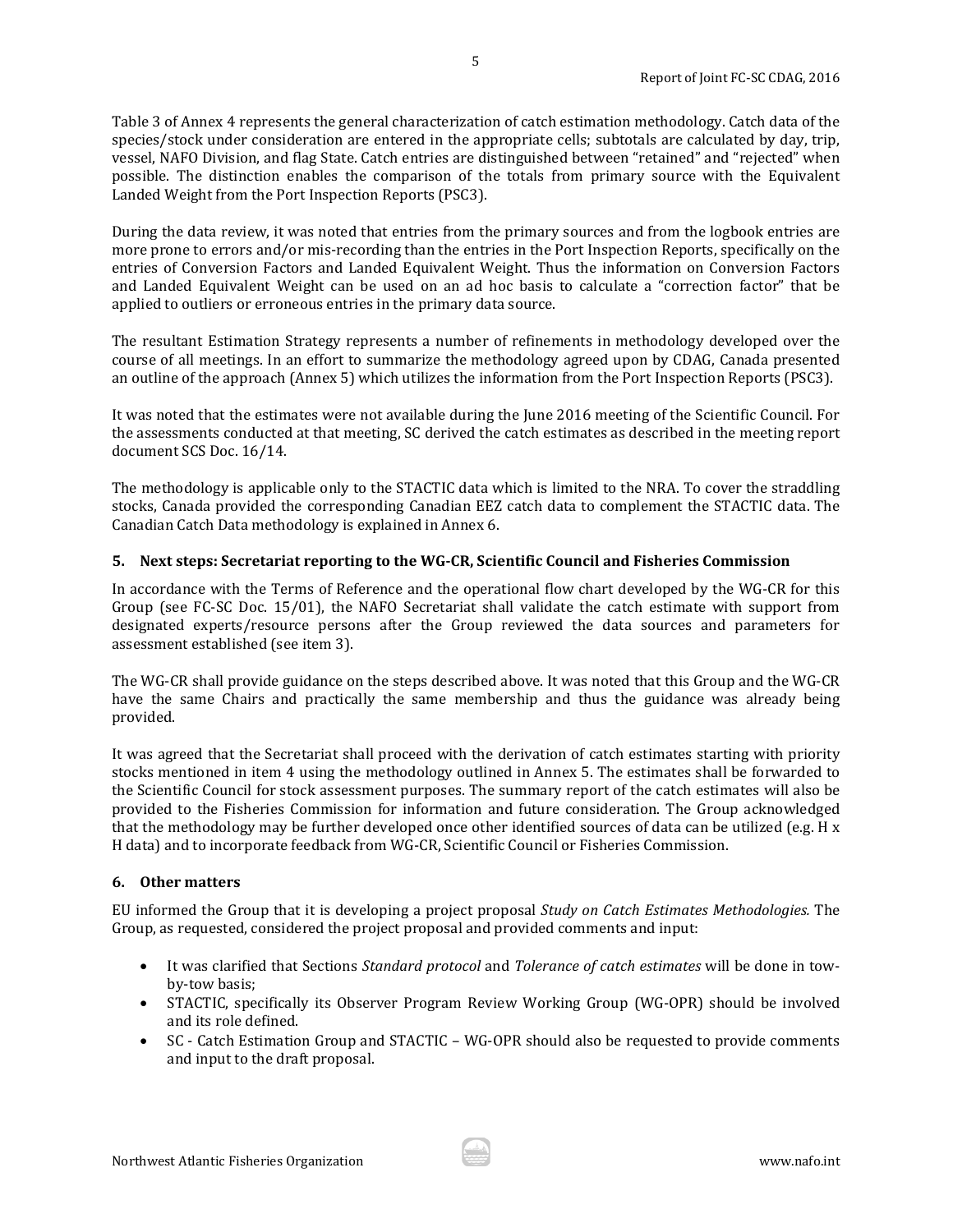### <span id="page-5-0"></span>**7. Adoption of Report**

This report was adopted at the 7 July WebEx meeting.

### <span id="page-5-1"></span>**8. Adjournment**

The last WebEx meeting was adjourned at 9:00 AM on 7 July 2016. The next meeting will be held in February 2017 to evaluate the 2016 H x H data.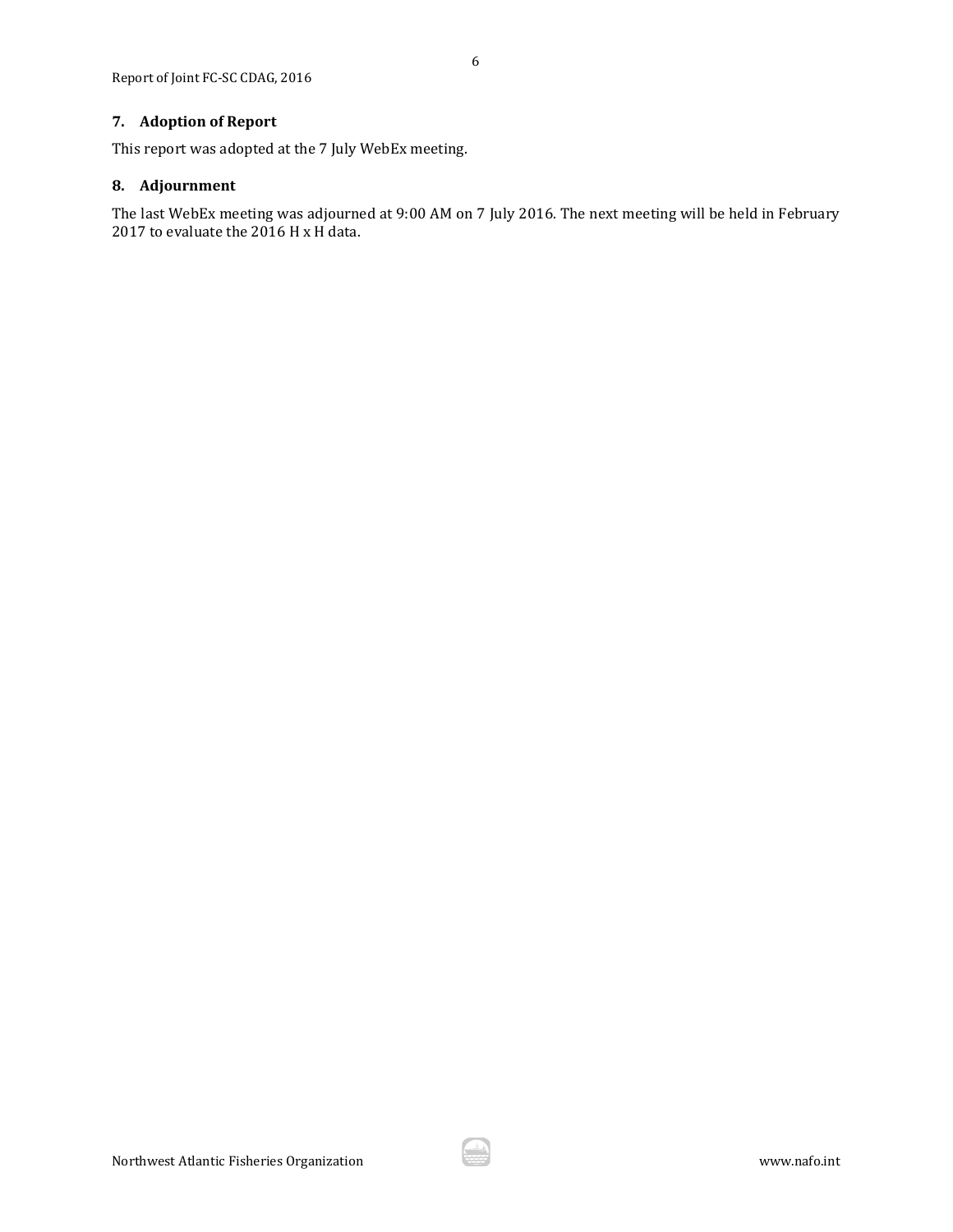## **Annex 1. Terms of Reference of CDAG**

7

<span id="page-6-0"></span>*Mindful* that the availability of accurate catch data is critical for scientific assessment and the sustainable management of NAFO stocks;

*Concerned* that the reliability of catch data continues to be one of the most significant issues facing NAFO;

*Recognizing* the importance of communication between the Fisheries Commission and the Scientific Council and recent efforts to enhance this dialogue and information exchange through the establishment of joint working groups;

*Recalling* that the Peer-Review Expert Panel highlighted the need for a more coordinated analysis of data (GC Doc. 13/4);

*Noting* the positive steps taken by NAFO to improve data accuracy and data-sharing including sharing daily catch reports with the Scientific Council, as well as the establishment of the *Ad Hoc* Working Group on Catch Reporting

*Further* noting the positive steps taken by the *Ad hoc* Working Group on Catch Reporting during its initial meeting in February 2014, in particular, its review and evaluation of NAFO data sources which may be of utility for the validation of catch data;

*Following* on the instructions of the Fisheries Commission to the *Ad Hoc* Working Group on Catch Reporting to develop a framework for the validation of NAFO catch data and generation of catch estimates (FC Doc. 14/30)

*Convinced* of the need for a collaborative approach (Fisheries Commission and Scientific Council) to validate STATLANT data and where necessary, generate catch estimates for use in assessments and overall management of NAFO stocks;

### It is **recommended** that:

### **A Catch Data Advisory Group is established subject to the following Terms of Reference:**

Objectives:

- 1. to identify and provide guidance to the NAFO Secretariat on specific data inputs, gaps and parameters, in particular ensuring the representativeness of data for validating catch and/or developing catch estimates;
- 2. to provide oversight and endorsement of catch estimate methodology prepared by NAFO Secretariat;

### Structure:

The Group shall be comprised of technical experts from Contracting Parties, with knowledge of data sources and reliability thereof and/or operational practices within the fishery, and the NAFO Secretariat.

#### Specific Duties:

In responding to requests from the Fisheries Commission or Scientific Council to undertake an assessment of catch for an individual stock(s), with initial priority given to SA2 + Div. 3KLMNO Greenland halibut, Div. 3LNO American plaice and Div. 3M cod, the Advisory Group shall:

- review available data sources with reference to Appendix 1 and establish parameters for catch data review; propose a methodology to be used by the Secretariat;
- Report to the Fisheries Commission and Scientific Council

The NAFO Secretariat shall:

• review the information and derive an estimate (possibly with support from designated experts or agreed upon resource persons), ensuring confidentially of data;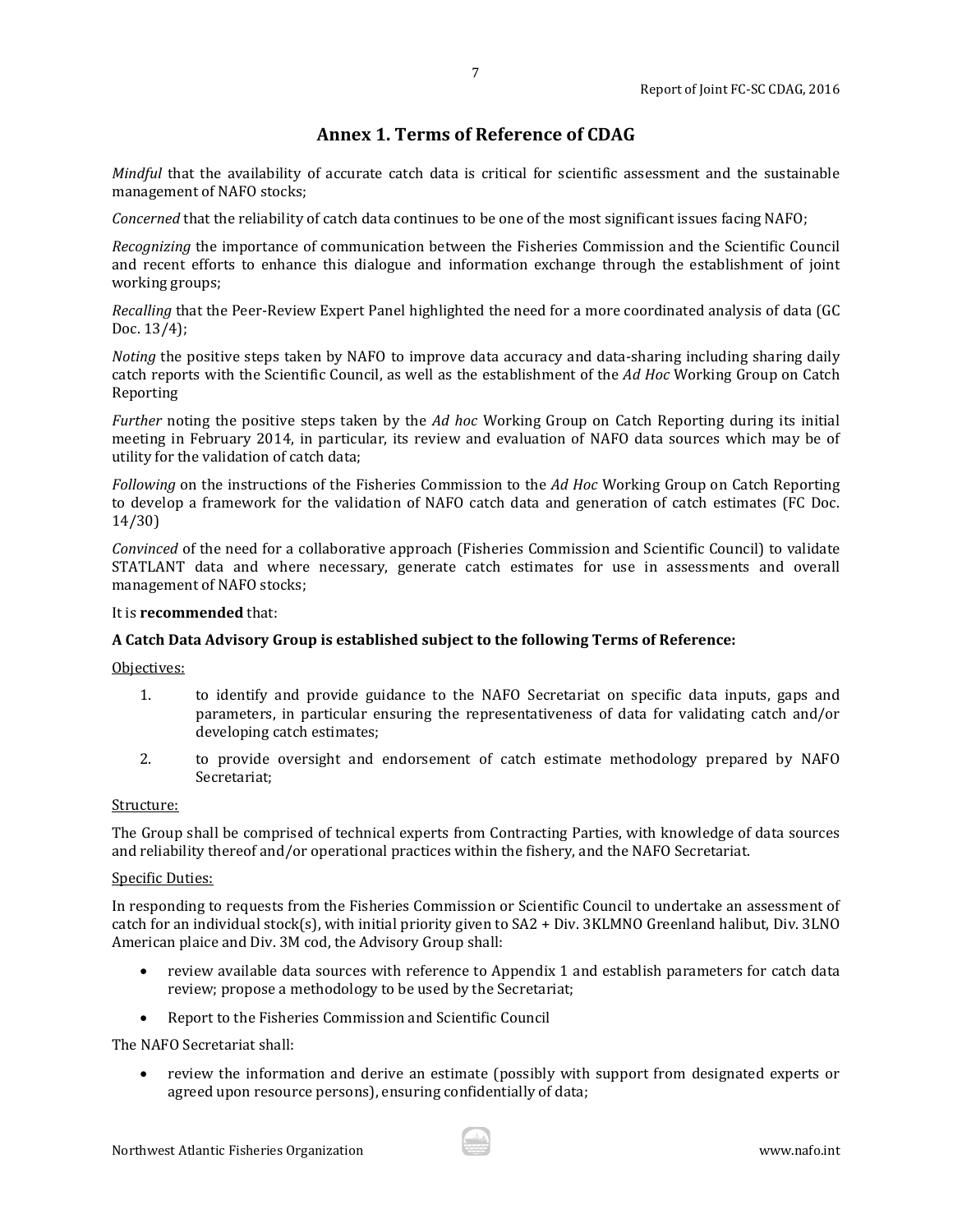• provide estimates to the Scientific Council for stock assessment purposes

#### Meetings:

Meetings of the Catch Data Advisory Group may be held at the request of the Fisheries Commission or the Scientific Council, in consultation with Contracting Parties and the NAFO Secretariat. Timing should be decided on a case by case basis, recognizing the need to conduct catch validation in a time frame that will enable its use for stock assessments;

The Advisory Group shall communicate regularly through teleconferences and electronically (WebEx) as required.

### **Reporting**

A summary report, highlighting data sources, parameters of analysis, and subsequent results shall be produced for broad dissemination. Such reports will be limited to aggregate and/or anonymized data/conclusions.

Detailed analytical data and assessments will remain with the NAFO Secretariat for internal use of the Advisory Group to ensure confidentiality.

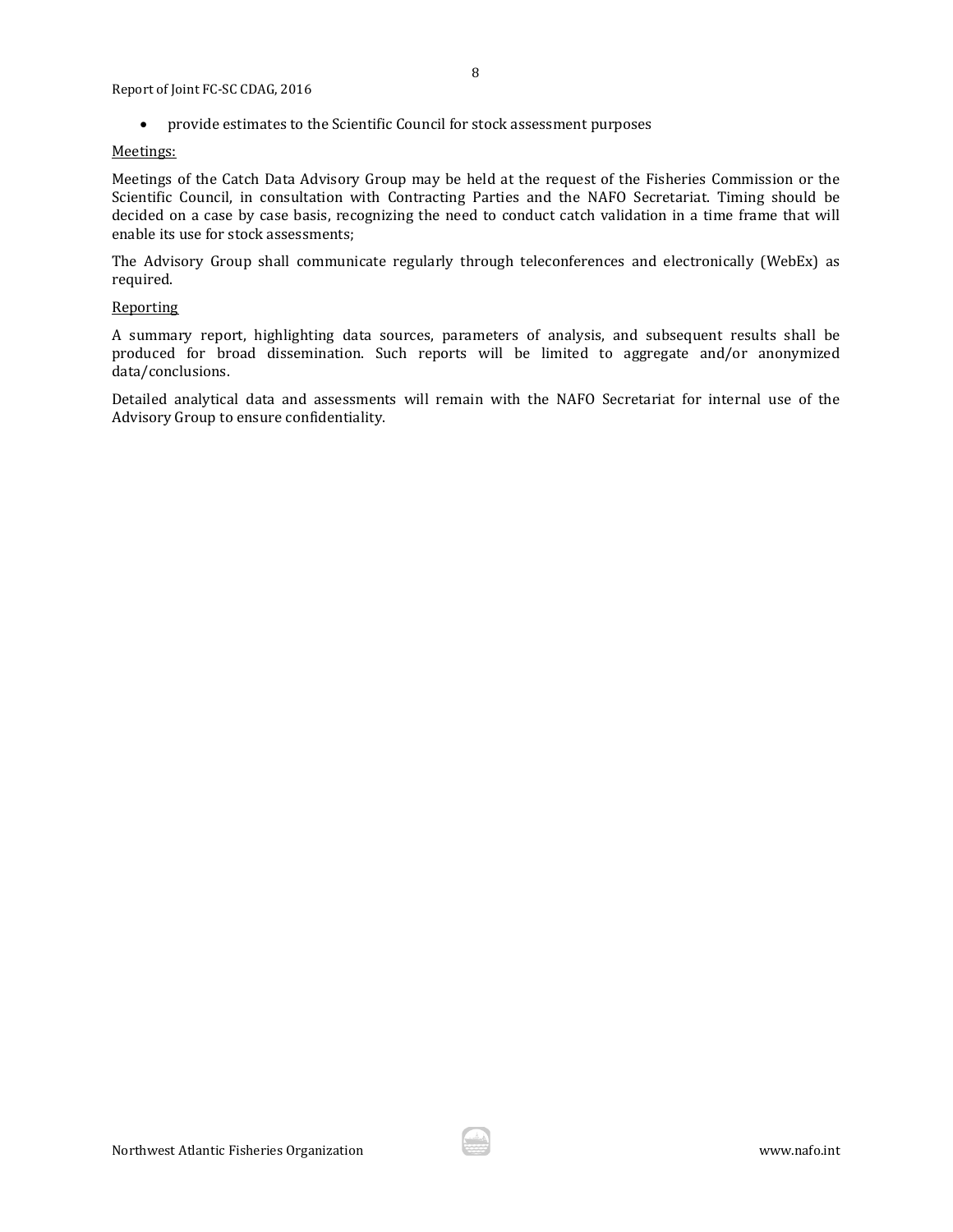# **Annex 2. List of Participants**

<span id="page-8-0"></span>

| <b>PARTICIPANT</b>                                                                                                                                                                                                                                                                                                                    | 16<br>Nov.   | 25<br>Feb. | 17<br>Mar   | 26<br>Apr. | 3<br><b>May</b> | $\overline{7}$<br>Jul. |
|---------------------------------------------------------------------------------------------------------------------------------------------------------------------------------------------------------------------------------------------------------------------------------------------------------------------------------------|--------------|------------|-------------|------------|-----------------|------------------------|
| <b>SC CHAIR</b><br>Sosebee, Katherine. Science Advisor, Northeast Fisheries Science<br>Center, National Marine Fisheries Service, 166 Water St., Woods Hole,<br>MA 02543-1026, USA<br>Tel: +1 508 495 2372 - Email: katherine.sosebee@noaa.gov                                                                                        | X            | X          | X           | X          | X               | X                      |
| <b>FC CHAIR</b><br>Tairov, Temur. Representative of the Federal Agency for Fisheries of<br>the Russian Federation in Republic of Korea, Brownstone Apt. 1702,<br>355 Bldg.102 Junglim-dong, Jung-gu, Seoul 100-717<br>Tel: +82 (2) 6367 8907 - Email: temurtairov@mail.ru                                                             | X<br>(Skype) | X          | $\mathbf X$ | X          |                 | X                      |
| <b>FC VICE-CHAIR</b><br>Moran, Patrick. Foreign Affairs Specialist, Office of International Affairs<br>and Seafood Inspection, National Marine Fisheries Service, National<br>Oceanic and Atmospheric Administration (NOAA), 1315 East-West<br>Hwy., Silver Spring, MD 20910, USA<br>Tel: +1 301 427 8370 - Email: pat.moran@noaa.gov | X            | X          | X           |            |                 |                        |
| <b>CANADA</b><br>Cull, Felicia. International Fisheries Management and Bilateral<br>Relations Bureau, Fisheries and Oceans Canada, 200 Kent St. Station<br>14E211, Ottawa, ON K1A 0E6<br>Tel: +1 613-993-1594 - Email: Felicia.Cull@dfo-mpo.gc.ca                                                                                     |              |            | X           |            |                 | X                      |
| Day, Robert. Director, International Fisheries Management Bureau,<br>Fisheries and Oceans Canada, 200 Kent St., Ottawa, ON K1A 0E6<br>Tel: +1 613 991 61 35 - Email: robert.day@dfo-mpo.gc.ca                                                                                                                                         |              |            | X           |            |                 |                        |
| Dwyer, Karen. Science Branch, Fisheries & Oceans Canada, 80 East<br>White Hills Road, P.O. Box 5667, St. John's, NL, A1C 5X1<br>Tel: +1 709-772-0573 - E-mail: karen.dwyer@dfo-mpo.gc.ca                                                                                                                                              | X<br>(WebEx) | X          | X           |            | X               |                        |
| Fagan, Robert. Senior Analyst, Fisheries & Oceans Canada, 80 East<br>White Hills Road, P.O. Box 5667, St. John's, NL, A1C 5X1<br>Tel: +1 709 772 2920- Email: Robert.Fagan@dfo-mpo.gc.ca                                                                                                                                              | X            | X          | X           | X          | X               |                        |
| Gilchrist, Brett. Senior International Fisheries Officer, International<br>Fisheries Management and Bilateral Relation, Fisheries and Oceans<br>Canada, 200 Kent St., Ottawa, ON K1A 0E6<br>Tel.: +1 613 991 0218 - Email: brett.gilchrist@dfo-mpo.gc.ca                                                                              |              |            | X           | X          |                 |                        |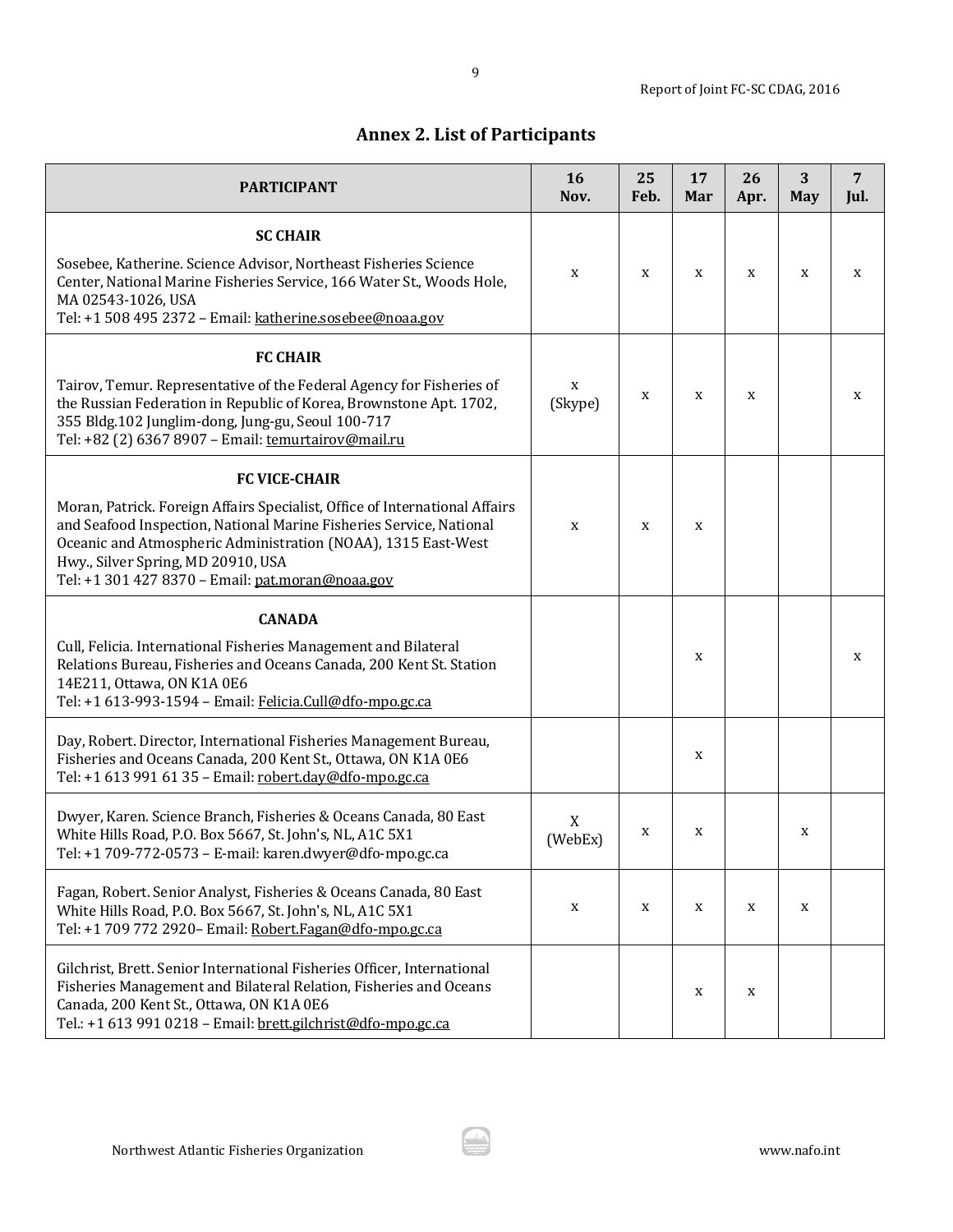| Lambert, Robert. Director - Conservation & Protection, NL Region,<br>Fisheries & Oceans Canada, 80 East White Hills Road, P.O. Box 5667, St.<br>John's, NL, A1C 5X1<br>Tel: +1 709 772 4494 - Email: robert.lambert@dfo-mpo.gc.ca                                                           | X            | X | X | X | X | X |
|---------------------------------------------------------------------------------------------------------------------------------------------------------------------------------------------------------------------------------------------------------------------------------------------|--------------|---|---|---|---|---|
| Lavigne, Elise. A/Director - International Fisheries Management,<br>Fisheries Resource Management, Fisheries and Oceans Canada, 200<br>Kent St., Ottawa, ON K1A 0E6<br>Tel: +1 613 990 5374 - Email: elise.lavigne@dfo-mpo.gc.ca                                                            |              |   | X | X | X | X |
| Morgan, Joanne. Science Branch, Fisheries & Oceans Canada, 80 East<br>White Hills Road, P.O. Box 5667, St. John's, NL, A1C 5X1<br>Tel: +1 709-772-2261 - E-mail: joanne.morgan@dfo-mpo.gc.ca                                                                                                | X<br>(WebEx) | X | X | X | X | X |
| Power, Don. Science Branch, Fisheries & Oceans Canada, 80 East White<br>Hills Road, P.O. Box 5667, St. John's, NL, A1C 5X1<br>Tel: +1 709-772-4935 - Email: don.power@dfo-mpo.gc.ca                                                                                                         | X            | X | X | X | X | X |
| Slaney, Lloyd. Fisheries and Oceans Canada, Conservation & Protection,<br>Northwest Atlantic Fisheries Centre 80 East White Hills Rd., St. John's,<br><b>NL A1C 5X1</b><br>Email: Lloyd.Slaney@dfo-mpo.gc.ca                                                                                |              |   | X |   | X |   |
| Walsh, Ray. Regional Manager, Fisheries Management, Fisheries and<br>Oceans Canada, P.O. Box 5667, St. John's, NL A1C 5X1<br>Tel.: +1 709 772 4472 - Email: ray.walsh@dfo-mpo.gc.ca                                                                                                         |              |   | X | X | X | X |
| <b>EUROPEAN UNION</b>                                                                                                                                                                                                                                                                       |              |   |   |   |   |   |
| Alpoim, Ricardo. Instituto Portugues do Mar e da Atmosfera, I.P., Av. de<br>Brasilia, 1449-006 Lisbon, Portugal<br>Tel: +351 213 02 70 00 - Email: ralpoim@ipma.pt                                                                                                                          | X            | X | X | X | X | X |
| Carmona-Yebra, Manuel.International Affairs, Law of the Sea and<br>Regional Fisheries Organizations, European Commission, Directorate<br>General for Fisheries and Maritime Affairs (DG MARE.B.1), Rue Joseph<br>II, 99, 1000 Brussels, Belgium<br>Email: Manuel.CARMONA-YEBRA@ec.europa.eu |              |   | X | X | X | X |
| González-Troncoso, Diana. Instituto Español de Oceanografía (IEO),<br>Aptdo 1552, E-36280 Vigo, Spain<br>Tel: +34 986 49 21 11 - Email: diana.gonzalez@vi.ieo.es                                                                                                                            | X            | X | X | X | X | X |
| Gonzalez Costas, Fernando. Instituto Español de Oceanografía (IEO),<br>Aptdo 1552, E-36280 Vigo, Spain                                                                                                                                                                                      |              |   | X | X |   |   |
| Tel: +34 986 49 22 39 - Email: fernando.gonzalez@vi.ieo.es                                                                                                                                                                                                                                  |              |   |   |   |   |   |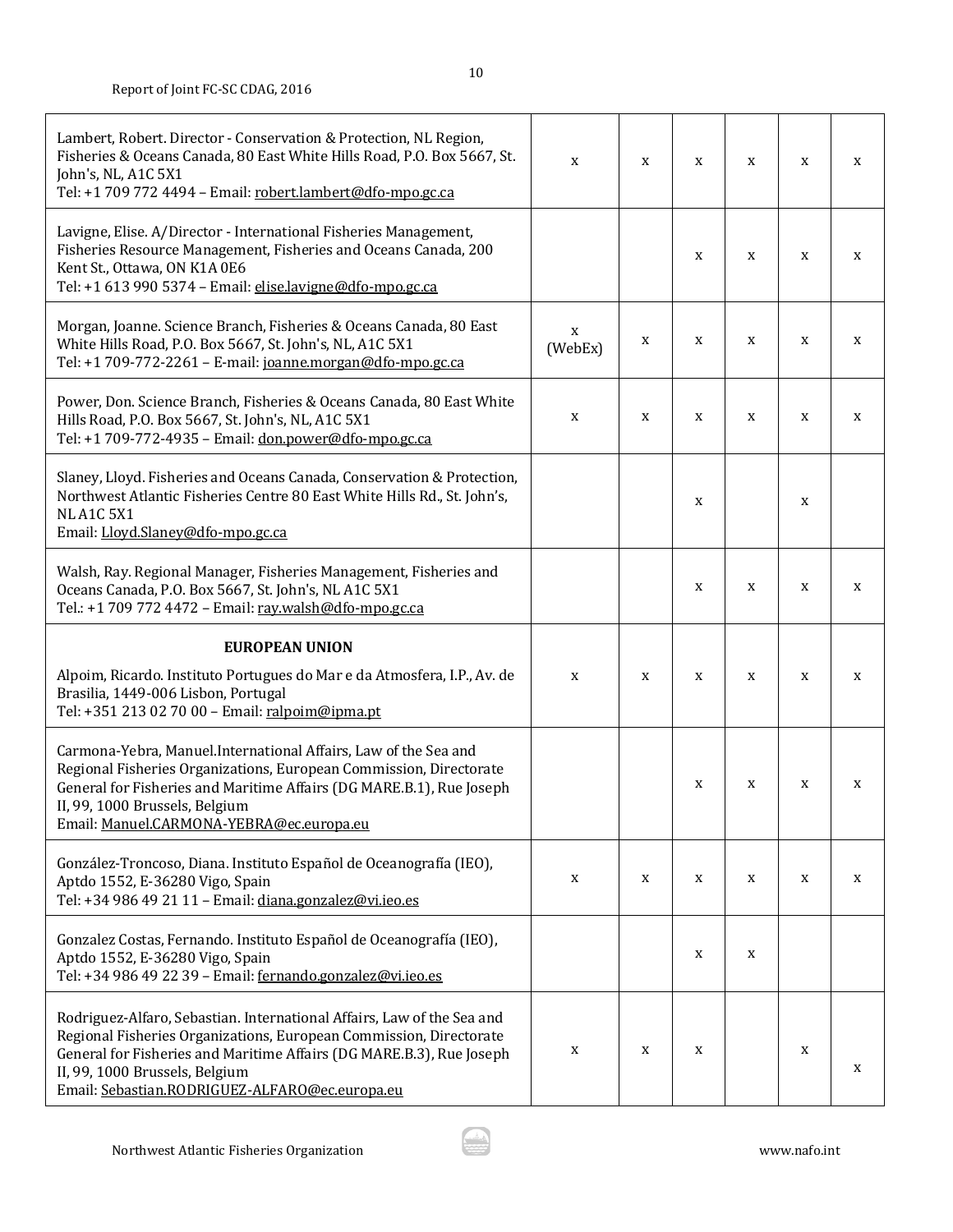| Schuller, Herbert. International Affairs, Law of the Sea and Regional<br>Fisheries Organizations, European Commission, Directorate General for<br>Maritime Affairs and Fisheries, Rue Joseph II, 99, B-1049 Brussels,<br>Belgium<br>Tel: +32 2 229 53892 - Email: herbert.schuller@ec.europa.eu |              |   | $\mathbf X$ |   |   |   |
|-------------------------------------------------------------------------------------------------------------------------------------------------------------------------------------------------------------------------------------------------------------------------------------------------|--------------|---|-------------|---|---|---|
| Spezzani, Aronne. European Commission, Directorate-General for<br>Maritime Affairs and Fisheries, 99 Rue Joseph II, B-1049, Brussels,<br>Belgium<br>Tel.: +32 2 295 9629 - E-mail: aronne.spezzani@ec.europa.eu                                                                                 |              |   | $\mathbf X$ |   |   |   |
| <b>RUSSIAN FEDERATION</b>                                                                                                                                                                                                                                                                       |              |   |             |   |   |   |
| Savchenko, Igor. Representative of the Federal Agency for Fisheries of<br>the Russian Federation in Canada, 5885 Cunard Street, Apt. 1206,<br>Halifax, NS B3K 1E3<br>Tel: +79 85 773 1017 - Email: pr-canada@fishcom.ru                                                                         | X            | X |             |   |   |   |
| Tairov, Temur (see above)                                                                                                                                                                                                                                                                       | X<br>(Skype) | X | X           | X |   | X |
| <b>UNITED STATES OF AMERICA</b><br>Moran, Patrick (see above)                                                                                                                                                                                                                                   | X            | X | X           |   |   |   |
| Sosebee, Katherine (see above)                                                                                                                                                                                                                                                                  | X            | X | X           | X | X | X |
| <b>NAFO SECRETARIAT</b><br>2 Morris Drive, Suite 100, Dartmouth, Nova Scotia, Canada<br>Tel: +1 902 468-5590                                                                                                                                                                                    |              |   |             |   |   |   |
| Kingston, Fred, Executive Secretary<br>Email: fkingston@nafo.int                                                                                                                                                                                                                                | X            | X | X           | X |   | X |
| Blasdale, Tom, Scientific Council Coordinator (from March 2016).<br>Email: tblasdale@nafo.int                                                                                                                                                                                                   |              |   |             | X |   | X |
| Campbell, Neil, Scientific Council Coordinator (to March 2016).<br>Email: ncampbell@nafo.int                                                                                                                                                                                                    | X            | X | X           |   |   |   |
| Federizon, Ricardo, Senior Fisheries Commission Coordinator.<br>Email: rfederizon@nafo.int                                                                                                                                                                                                      | X            | X | X           | X |   | X |
| Aker, Jana, Fisheries Information Administrator.<br>Email: jaker@nafo.int                                                                                                                                                                                                                       | X            | X | X           | X |   | X |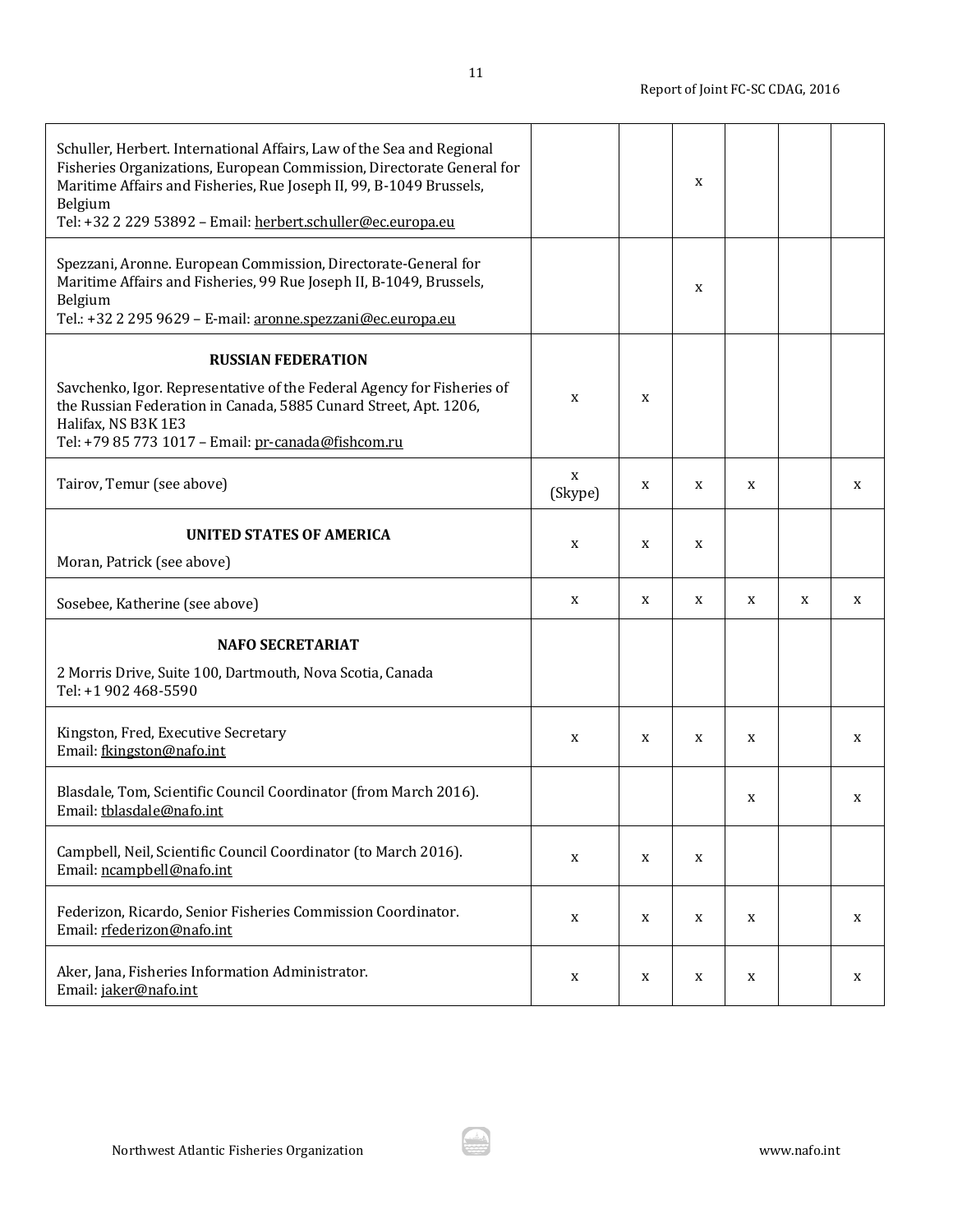## **Annex 3. Review of the STACTIC Data**

<span id="page-11-0"></span>

| <b>DATABASE</b>                                                                      | <b>USEFUL FOR CATCH ESTIMATES?</b>                                                                                                                                                     | <b>LIMITATIONS TO USEFULNESS</b>                                                                                                                                                                                                                                                                                                                 |
|--------------------------------------------------------------------------------------|----------------------------------------------------------------------------------------------------------------------------------------------------------------------------------------|--------------------------------------------------------------------------------------------------------------------------------------------------------------------------------------------------------------------------------------------------------------------------------------------------------------------------------------------------|
| Monthly Provisional Nominal<br>Catches (MPNC)<br>(NCEM Articles 28.8.a and<br>28.9.d | Useful as a secondary tool to supplement CAT reports for<br>straddling stocks. In cases where CAT reports are not available<br>(e.g. in respect of Coastal States fishing within EEZ). | Data is provided monthly rather than in real-time. Potential<br>for human error due to more people involved in<br>manipulating data. Aggregated at CP level rather than flag<br>state. Available by stock/management unit rather than by<br>division. Post-hoc revision of STATLANT data not reflected<br>by this source may complicate its use. |
| At-Sea Inspection Reports<br>(NCEM Article 36)                                       | Useful as a secondary tool in cases where there may be a problem<br>with particular figures                                                                                            | Logbook catches between two inspections (or between date<br>of entry and current inspections) are copied in the<br>inspection reports. The logbook information can be very<br>useful when comparing them with Logbook Haul by Haul,<br>daily catch reports and observer reports, but only within the<br>time frame indicated by the inspectors.  |
| Port Inspection Reports<br>(PSC-3) (NCEM Articles 43-46)                             | Useful as a verification tool to compare reported and observed<br>landings.                                                                                                            | Does not include discards and may not include all landings<br>(other than for GHL). Again, data are not reported at a<br>stock/management unit level, only by species and "area of<br>capture" (FAO 21, 3LMNO, etc.).                                                                                                                            |
| <b>Observer Reports</b><br>(Article 30A)                                             | Haul by haul observer data is potentially a very good tool for<br>catch validation.                                                                                                    | It was noted that the 2015 catches were recorded in H x H<br>basis. However, further processing is required.                                                                                                                                                                                                                                     |
| VMS and CAT reports<br>(NCEM 28.6.c, 28.8.b, 29.9.e<br>and 29.9.f)                   | A primary source of catch validation information.                                                                                                                                      | VMS is a proxy for effort and not necessarily reflective of<br>fishing activity, given weather, searching behaviour, etc.                                                                                                                                                                                                                        |
| Logbook Haul by Haul Data                                                            | The primary source of catch and effort information.                                                                                                                                    | Data are only available from 2015. Work is required to<br>achieve consistency in reporting formats across CPs. Trip<br>duration and the 60-day reporting requirement creates a<br>time lag in data availability.                                                                                                                                 |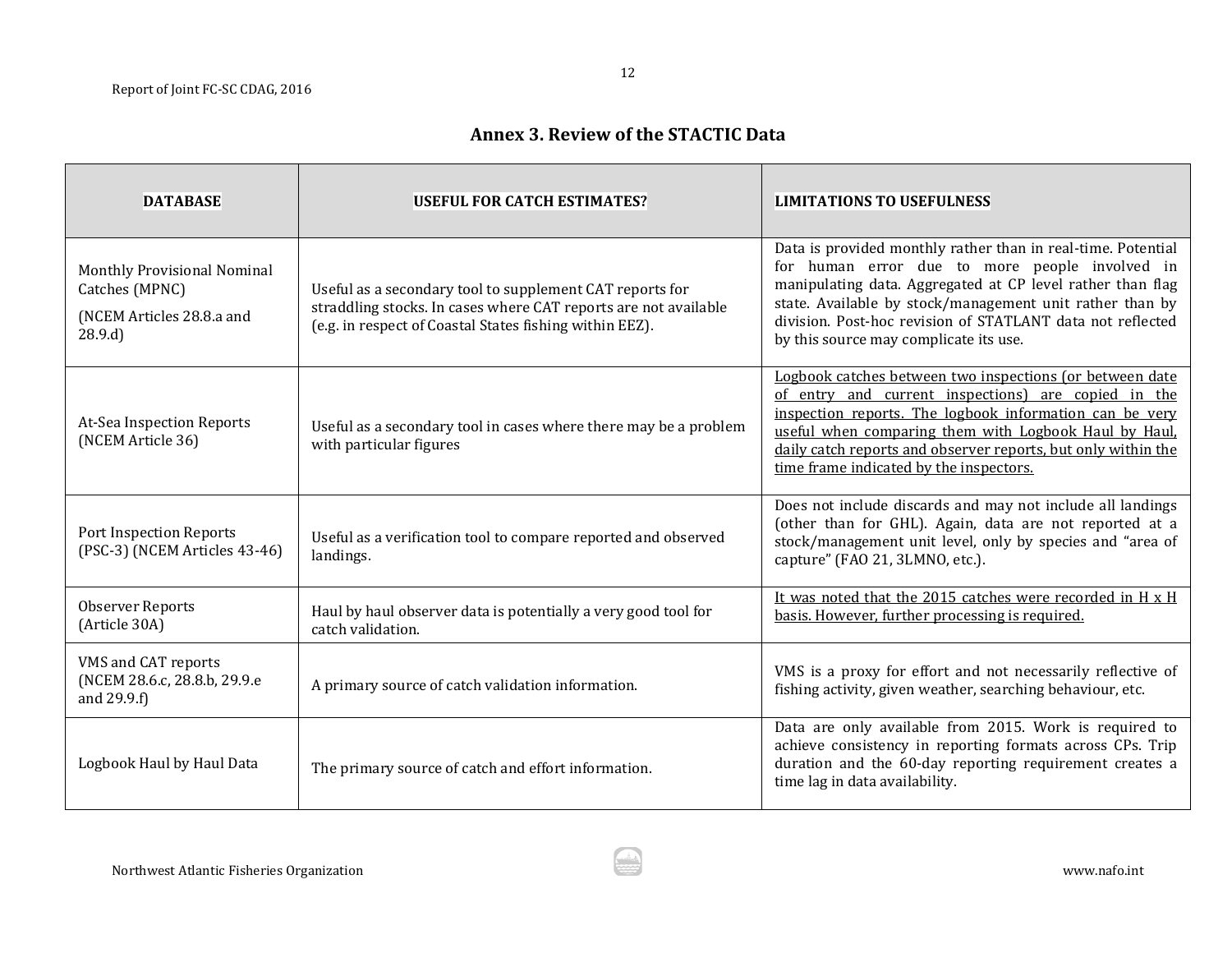| <b>DATABASE</b>                                                                                  | <b>USEFUL FOR CATCH ESTIMATES?</b>                                                                                                                                      | <b>LIMITATIONS TO USEFULNESS</b>                                                                                                 |
|--------------------------------------------------------------------------------------------------|-------------------------------------------------------------------------------------------------------------------------------------------------------------------------|----------------------------------------------------------------------------------------------------------------------------------|
| STATLANT <sub>21</sub>                                                                           | The official NAFO landings database - the baseline statistics<br>which are being validated.                                                                             | remain around completeness and timeliness of<br>Issues<br>reporting. STATLANT does not include discards.                         |
| Other sources of data<br>(e.g. Scientific Observer data,<br>dockside monitoring program,<br>etc. | Haul by haul observer data is potentially a very good tool for<br>catch validation.<br>Dockside monitoring data is a primary source of catch validation<br>information. | Only covers a limited number of fleets.<br>Data is available from coastal states only. A good source in<br>conjunction with VMS. |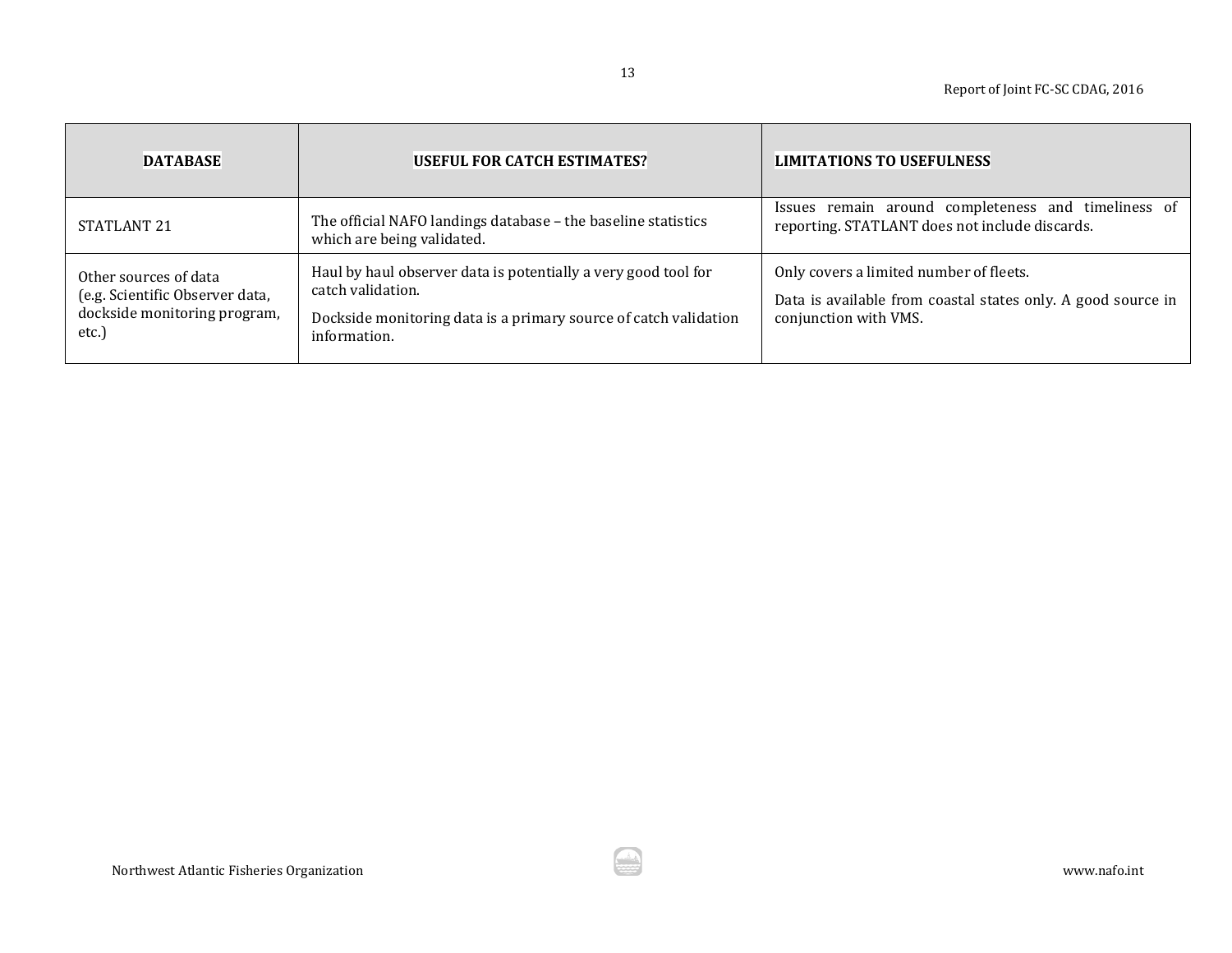## **Annex 4. Development of Methodology for Catch Estimation in Three Schematic Tables**

| Trip#                                                                     | <b>Flag State</b> | Vessel #                          | . .<br><b>Vessel power</b><br>(from<br><b>NOTification</b> ) | Gear                            | <b>Directed</b><br><b>Species</b><br>(from<br><b>Daily Catch</b><br>Reports) | <b>Target Species</b><br>(from<br><b>AUThorizartion</b> ) | Catch-on<br><b>Entry</b><br>(COE)<br>date | Catch on<br>Exit (COX)<br>date              |
|---------------------------------------------------------------------------|-------------------|-----------------------------------|--------------------------------------------------------------|---------------------------------|------------------------------------------------------------------------------|-----------------------------------------------------------|-------------------------------------------|---------------------------------------------|
| [Arbitrary #.<br>Trips<br>are<br>sorted by FS<br>and Vessel#<br>and Date] | [Flag State]      | [Vessel name<br>not<br>disclosed] | [NCEM Article<br>25.1.a]                                     | <b>INCEM</b><br>Annex<br>II.C1] | [NCEM Art.<br>28.6.c]                                                        | <b>[NCEM</b><br>Article<br>25.1.b.<br>Annex<br>II.C2]     | <b>[NCEM</b><br>Article<br>28.6.a]        | <b>[NCEM</b><br>Article<br>$28.6 \text{ b}$ |

<span id="page-13-0"></span>

| Number of<br><b>Fishing Days</b><br>(EndDate-<br>startDate+1) | <b>Divisions</b><br>visited                                                                                          | <b>Effort</b> - Fishing<br>hours from<br><b>VMS</b>                                                                                                                 | <b>Effort</b> - Fishing<br>hours from<br><b>Haul x Haul</b><br>data | <b>Catches of</b><br><b>[single</b><br>species/stock]<br>from Daily<br><b>Catch Reports</b><br>(CATS) | <b>Catches of</b><br>[single]<br>species/stock]<br>from Logbook<br>Haul x Haul<br><b>Reports</b> | <b>Catches of</b><br><b>[single</b><br>species/stock]<br>from Observer<br><b>Reports</b> | <b>Nominal</b><br><b>Catches from</b><br><b>PSC 3 (Port</b><br>Landings) or<br>Port<br>Inspection<br><b>Reports</b>                |
|---------------------------------------------------------------|----------------------------------------------------------------------------------------------------------------------|---------------------------------------------------------------------------------------------------------------------------------------------------------------------|---------------------------------------------------------------------|-------------------------------------------------------------------------------------------------------|--------------------------------------------------------------------------------------------------|------------------------------------------------------------------------------------------|------------------------------------------------------------------------------------------------------------------------------------|
| [NCEM<br>Article<br>29.2.a]                                   | [can be gleaned]<br>the<br>from<br>"Relevant Area"<br>field of the CAT,<br>from<br>the<br>or<br>POSition<br>reports] | [Speed]<br>for<br>Position<br>the<br>reports in<br>$1-5$<br>- of<br>range<br>knots<br>is<br>considered<br>to<br>fishing.<br>be<br><b>NCEM</b><br>Article<br>29.2.al | <b>[NCEM</b><br>Article<br>28.8.B,<br>Annex<br>$II.N$ ]             | <b>NCEM</b><br>Article<br>28.6 c                                                                      | <b>[NCEM</b><br>Article<br>28.8.B,<br>Annex<br>$II.N$ ]                                          | <b>[NCEM</b><br>Article<br>30.A,<br>Annex<br>$II.M$ ]                                    | [if available or<br>derivable.<br>Product<br>Landed Weight<br>Conversion<br>X<br>Factor. Section<br>of NCEM<br>B.2.<br>Annex IV.C] |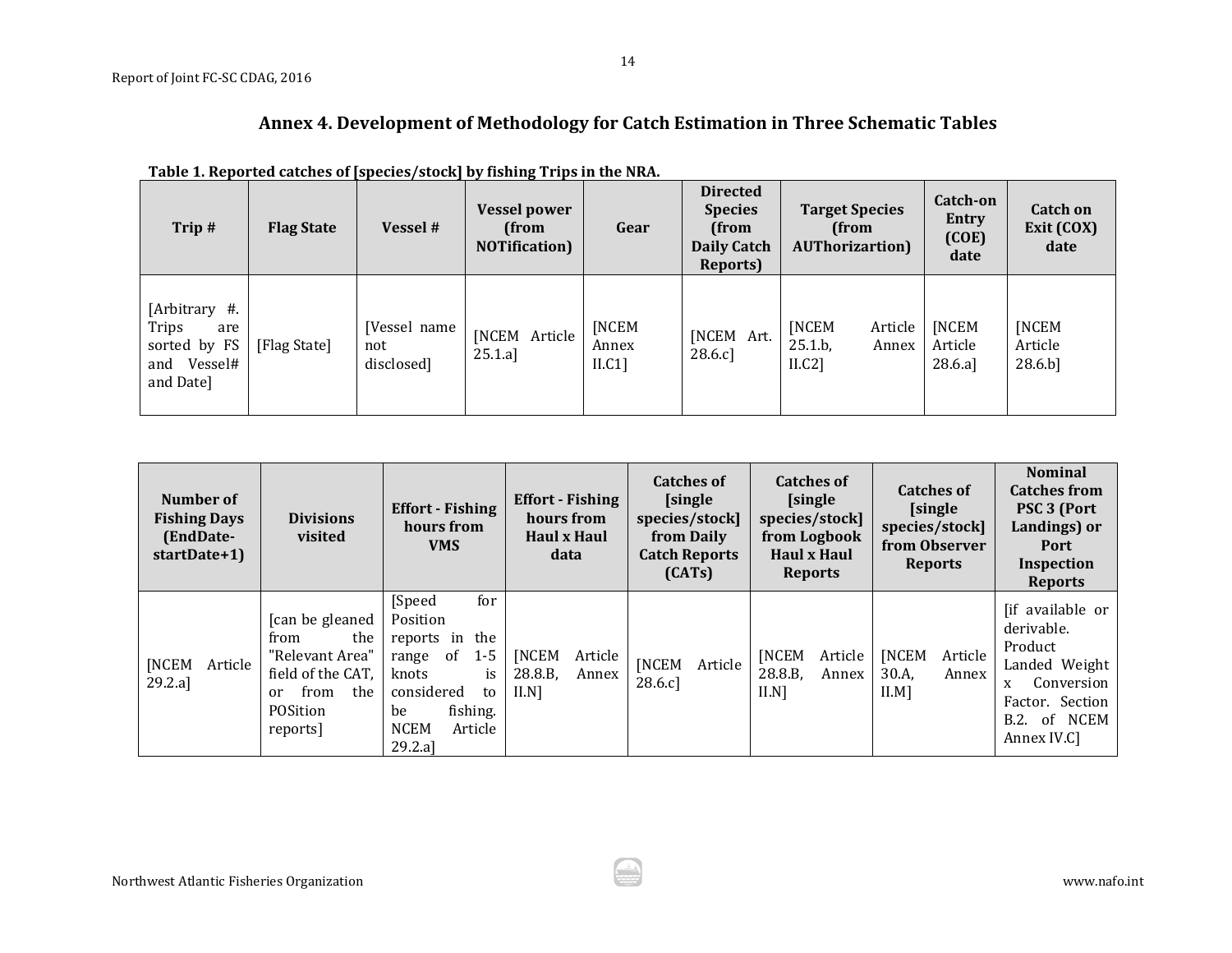| At<br><b>Sea</b><br>Inspection<br>Report # and<br>of<br>Date<br>Inspection | Inspection<br>Report:<br><b>Fishing Date</b><br>Range | Corresponding<br>Trip#                                         | <b>Flag State</b> | Vessel #                       | Relevant<br><b>Division</b> | Logbook<br><b>Catches</b><br>(from<br>Sect.<br>14 of At-Sea<br>Inspections) | Catch<br>from<br><b>CAT's during</b><br>fishing<br>the<br>date range | Catch<br>from<br>Logbook H x<br>H during the<br>fishing date<br>range |
|----------------------------------------------------------------------------|-------------------------------------------------------|----------------------------------------------------------------|-------------------|--------------------------------|-----------------------------|-----------------------------------------------------------------------------|----------------------------------------------------------------------|-----------------------------------------------------------------------|
| $#$ ,<br>[Assigned<br>flag<br>sorted<br>State, Vessel,<br>and date]        | [days<br>where<br>actual fishing<br>took place]       | Trips are sorted<br>FS<br>and<br>bv<br>Vessel#<br>and<br>Date] | [Flag State]      | [Vessel name<br>not disclosed] | -data-                      | -data-                                                                      | -data-                                                               | -data-                                                                |

ار ش.<br>مون

**Table 2. Comparing CAT and H x H catches [of species/stock] with Logbook Catches as recorded in the At-sea inspection reports.**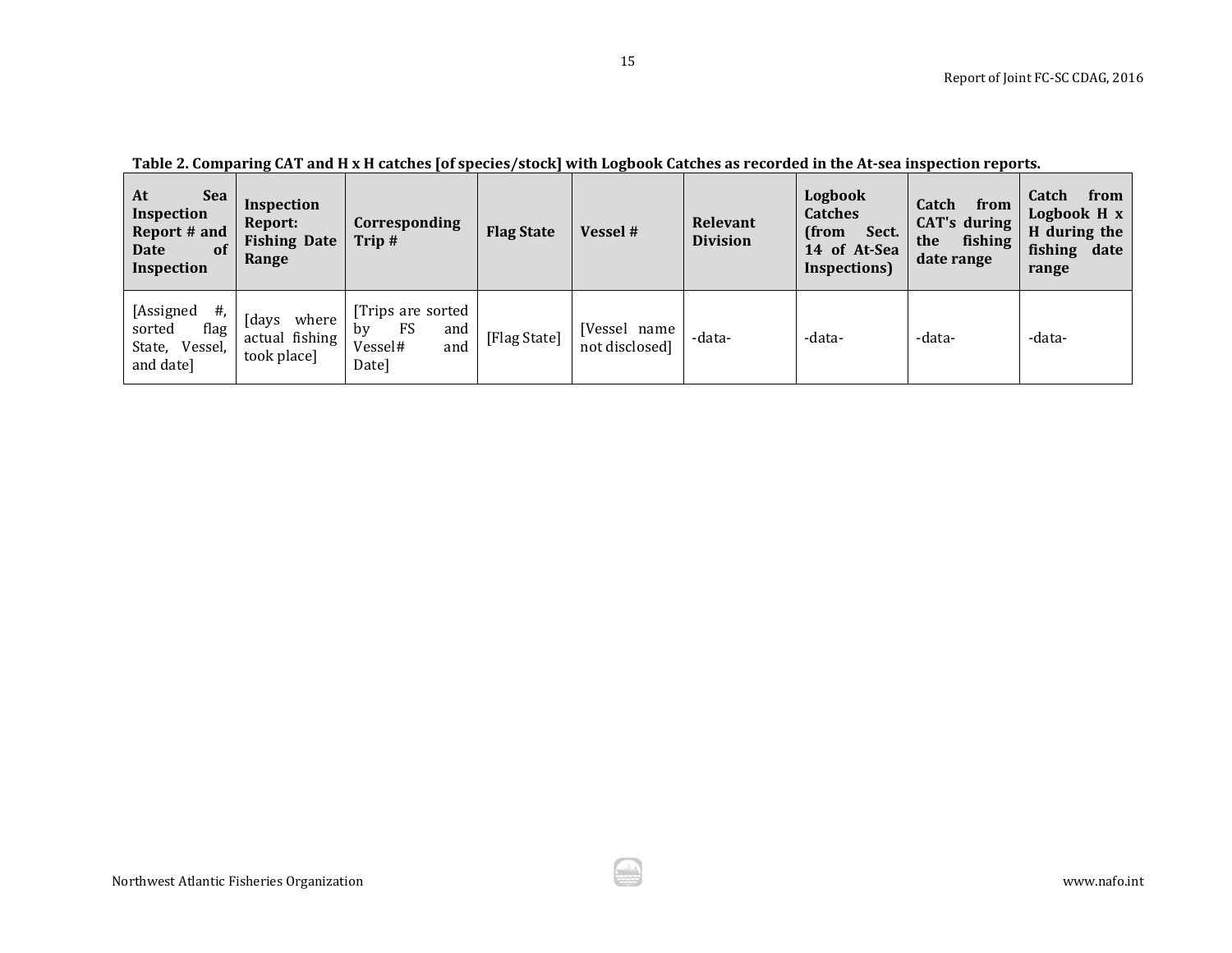## **Table 3. Estimating [species/stock] catches in the NRA.**

| Trip#                                   | <b>Flag State</b> | Vessel #                 | <b>Relevant</b><br><b>Date</b> | <b>Relevant</b><br><b>Division</b> | <b>Catch from</b><br><b>CAT - CA</b><br>(retained) | <b>Catch from</b><br>$CAT - RI$<br>(rejected) | <b>Catches from</b><br><b>CATs</b><br>(retained +<br>rejected) | <b>Catches from</b><br><b>Logbook HxH</b><br>(retained) |
|-----------------------------------------|-------------------|--------------------------|--------------------------------|------------------------------------|----------------------------------------------------|-----------------------------------------------|----------------------------------------------------------------|---------------------------------------------------------|
| $\mathbf 1$                             | FS1               | V <sub>1</sub>           | $01$ -Jan                      | data                               |                                                    |                                               |                                                                | data for Tow1                                           |
| $\mathbf{1}$                            | FS1               | V <sub>1</sub>           | $01$ -Jan                      | data                               |                                                    |                                               |                                                                | data for Tow2                                           |
| $\mathbf{1}$                            | FS1               | V <sub>1</sub>           | $01$ -Jan                      | data                               |                                                    |                                               |                                                                | data for Tow3                                           |
| Daily Subtotal                          |                   |                          |                                |                                    | Data                                               | Data                                          | Data                                                           | Daily Subtotal                                          |
| $\mathbf{1}$                            | FS1               | V <sub>1</sub>           | $02$ -Jan                      | data                               |                                                    |                                               |                                                                | data for Tow4                                           |
| $\mathbf{1}$                            | FS1               | V <sub>1</sub>           | $02$ -Jan                      | data                               |                                                    |                                               |                                                                | data for Tow5                                           |
| Daily Subtotal                          | FS1               | V <sub>1</sub>           | $02$ -Jan                      | data                               | Data                                               | Data                                          | Data                                                           | Daily Subtotal                                          |
| $\cdots$                                | $\cdots$          | $\cdots$                 | $\cdots$                       | $\cdots$                           | $\cdots$                                           | $\cdots$                                      | $\cdots$                                                       | $\cdots$                                                |
| Subtotal<br>by<br><b>Trips</b>          |                   | $\overline{\phantom{a}}$ | $\blacksquare$                 | $\blacksquare$                     | Subtotal Trip                                      | Subtotal Trip                                 | Subtotal Trip                                                  | Subtotal Trip                                           |
|                                         | $\cdots$          | $\cdots$                 | $\cdots$                       | $\cdots$                           | $\cdots$                                           | $\cdots$                                      | $\cdots$                                                       | $\cdots$                                                |
| Subtotal<br>by<br><b>Fishing Vessel</b> | $\blacksquare$    | $\sim$                   | $\blacksquare$                 | $\blacksquare$                     | Vessel Subtotal                                    | Vessel Subtotal                               | Vessel Subtotal                                                | Vessel Subtotal                                         |
| $\cdots$                                | $\cdots$          | $\cdots$                 | $\cdots$                       | $\cdots$                           | $\cdots$                                           | $\cdots$                                      | $\cdots$                                                       | $\cdots$                                                |
| Subtotal<br>by<br><b>Flag State</b>     | $\blacksquare$    | $\blacksquare$           | $\blacksquare$                 |                                    | <b>FS</b> Subtotal                                 | FS Subtotal                                   | <b>FS Subtotal</b>                                             | <b>FS</b> Subtotal                                      |
| $\cdots$                                | $\cdots$          | $\cdots$                 | $\cdots$                       | $\cdots$                           | $\cdots$                                           | $\cdots$                                      | $\cdots$                                                       | $\cdots$                                                |
| <b>NRA Total</b>                        | $\blacksquare$    | $\overline{\phantom{a}}$ | $\blacksquare$                 | $\qquad \qquad \blacksquare$       | <b>NRA Total</b>                                   | <b>NRA Total</b>                              | <b>NRA Total</b>                                               | <b>NRA Total</b>                                        |
| <b>Canadian EEZ</b>                     |                   | $\overline{\phantom{a}}$ | $\blacksquare$                 | ٠                                  |                                                    |                                               |                                                                | $\overline{\phantom{a}}$                                |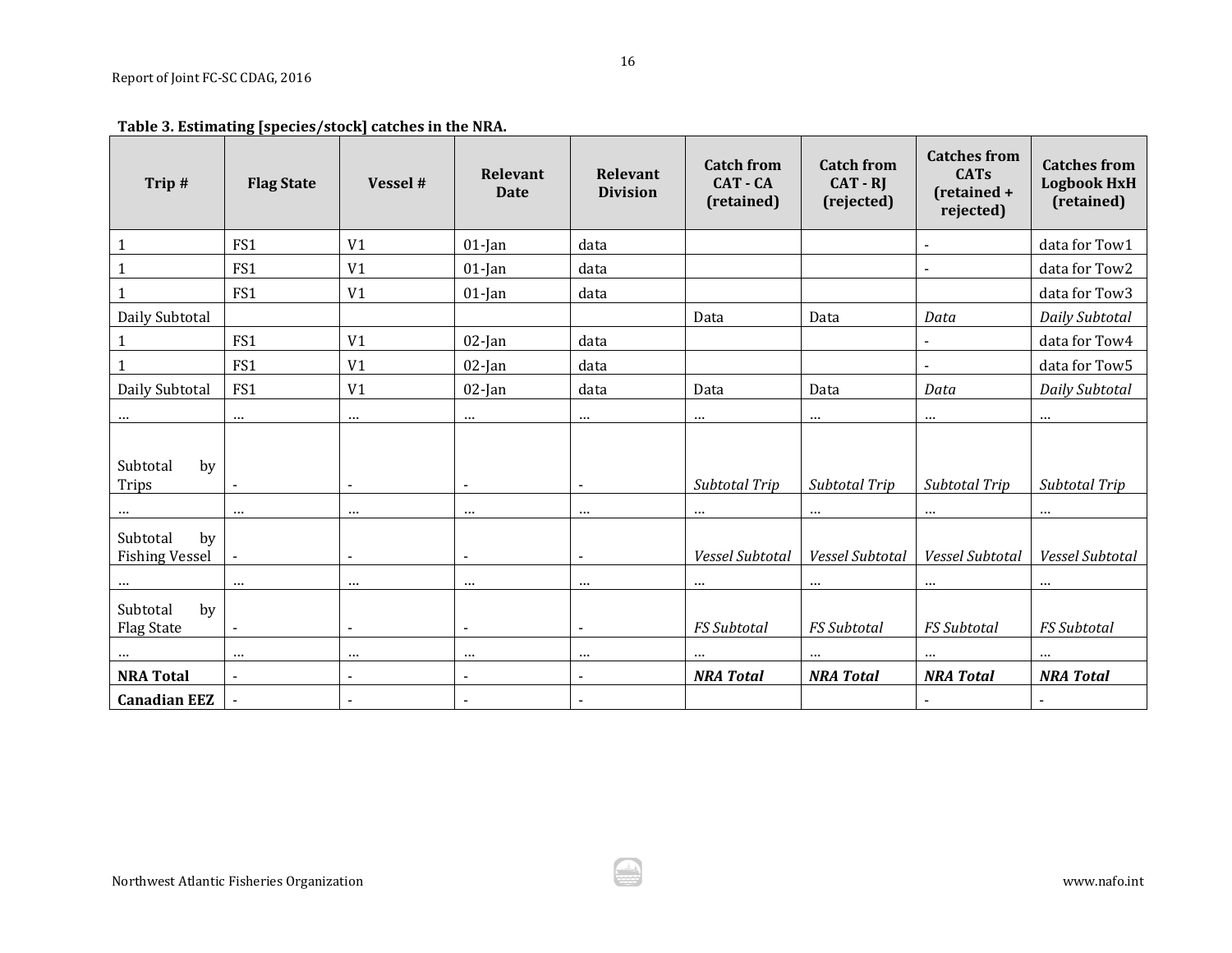### **Table 3. (Cont.)**

| Trip#                                   | <b>Catches from</b><br><b>Logbook HxH</b><br>(rejected) | <b>Catches from</b><br><b>Logbook HxH</b><br>(retained +<br>rejected) | <b>Catches from</b><br><b>Observer</b><br><b>Reports with</b><br>reported HxH<br>data | Product<br><b>Landed</b><br>Weight<br>(from PSC3) | Conversion<br><b>Factor</b> (From<br>PSC3)                     | <b>Landed</b><br>Equivalent<br><b>Weight (from</b><br>PSC3, PLW x<br>CF) | Data from<br><b>Canada on EEZ</b><br>within the NCA | <b>Total</b>                 |
|-----------------------------------------|---------------------------------------------------------|-----------------------------------------------------------------------|---------------------------------------------------------------------------------------|---------------------------------------------------|----------------------------------------------------------------|--------------------------------------------------------------------------|-----------------------------------------------------|------------------------------|
| $\mathbf{1}$                            | data for Tow1                                           | data for Tow1                                                         | data for Tow1                                                                         |                                                   |                                                                |                                                                          | L.                                                  |                              |
|                                         | data for Tow2                                           | data for Tow2                                                         | data for Tow2                                                                         | $\blacksquare$                                    |                                                                |                                                                          | $\blacksquare$                                      | $\blacksquare$               |
|                                         | data for Tow3                                           | data for Tow3                                                         | data for Tow3                                                                         |                                                   |                                                                | $\blacksquare$                                                           | $\overline{a}$                                      |                              |
| Daily Subtotal                          | Daily Subtotal                                          | Daily Subtotal                                                        | Daily Subtotal                                                                        |                                                   |                                                                |                                                                          |                                                     | $\overline{\phantom{a}}$     |
| 1                                       | data for Tow4                                           | data for Tow4                                                         | data for Tow4                                                                         |                                                   |                                                                | $\blacksquare$                                                           | $\blacksquare$                                      | $\blacksquare$               |
| $\mathbf{1}$                            | data for Tow5                                           | data for Tow5                                                         | data for Tow5                                                                         |                                                   |                                                                |                                                                          |                                                     |                              |
| Daily Subtotal                          | Daily Subtotal                                          | Daily Subtotal                                                        | Daily Subtotal                                                                        | $\blacksquare$                                    |                                                                | $\blacksquare$                                                           |                                                     |                              |
| $\cdots$                                | $\cdots$                                                |                                                                       | $\cdots$                                                                              | $\cdots$                                          | $\cdots$                                                       | $\cdots$                                                                 | $\cdots$                                            | $\cdots$                     |
| Subtotal<br>by<br><b>Trips</b>          | Subtotal Trip                                           | Subtotal Trip                                                         | Subtotal Trip                                                                         | Data<br>Subtotal Trip                             | Data - Applicable<br>Conversation or<br>"Correction"<br>Factor | Data - Subtotal<br>trip                                                  |                                                     |                              |
|                                         | $\cdots$                                                | $\cdots$                                                              | $\cdots$                                                                              | $\cdots$                                          | $\cdots$                                                       | $\cdots$                                                                 | $\cdots$                                            | $\cdots$                     |
| Subtotal<br>by<br><b>Fishing Vessel</b> | Vessel Subtotal                                         | Vessel Subtotal                                                       | Vessel Subtotal                                                                       | Vessel<br>Subtotal                                |                                                                | Vessel Subtotal                                                          | $\blacksquare$                                      |                              |
|                                         | $\cdots$                                                | $\cdots$                                                              | $\cdots$                                                                              | $\cdots$                                          | $\cdots$                                                       | $\cdots$                                                                 | $\cdots$                                            | $\cdots$                     |
| Subtotal<br>by<br><b>Flag State</b>     | FS Subtotal                                             | <b>FS</b> Subtotal                                                    | <b>FS Subtotal</b>                                                                    | <b>FS Subtotal</b>                                |                                                                | <b>FS Subtotal</b>                                                       | $\overline{a}$                                      |                              |
|                                         |                                                         | $\cdots$                                                              |                                                                                       | $\cdots$                                          | $\cdots$                                                       | $\cdots$                                                                 | $\cdots$                                            | $\cdots$                     |
| <b>NRA Total</b>                        | <b>NRA Total</b>                                        | <b>NRA Total</b>                                                      | <b>NRA Total</b>                                                                      | <b>NRA Total</b>                                  |                                                                | <b>NRA Total</b>                                                         |                                                     | $\blacksquare$               |
| <b>Canadian EEZ</b>                     | $\blacksquare$                                          | $\sim$                                                                | $\overline{a}$                                                                        | $\blacksquare$                                    |                                                                | $\blacksquare$                                                           | <b>Canadian Total</b>                               | $\overline{a}$               |
| <b>Grand Total</b>                      |                                                         |                                                                       |                                                                                       |                                                   |                                                                |                                                                          |                                                     | <b>Grand</b><br><b>Total</b> |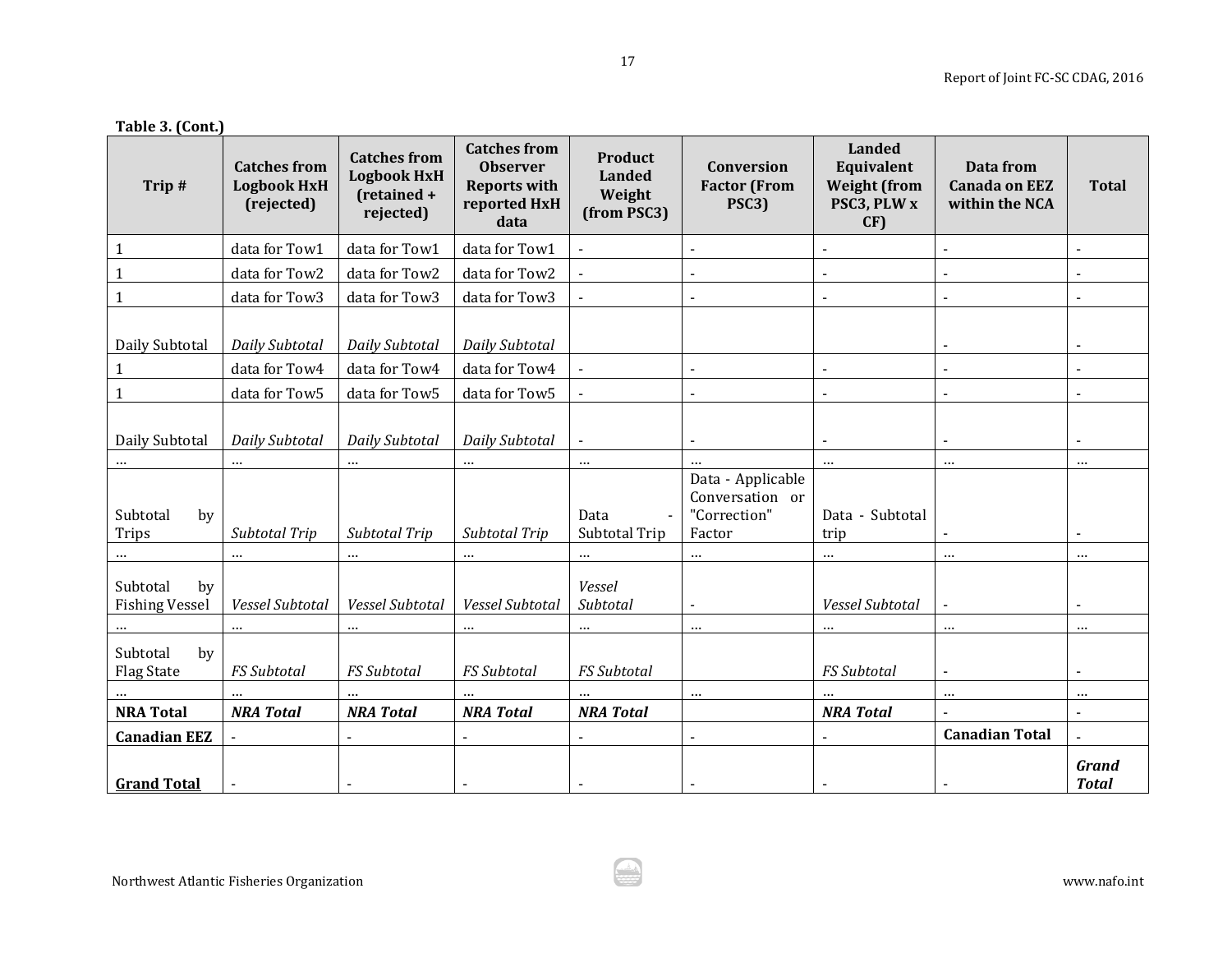### **Annex 5. Estimation Strategy**

### <span id="page-17-0"></span>**Available Data**

In recent years, there have been many improvements in the data that vessel masters are required to provide when fishing in the NAFO Regulatory Area (NRA). To date, CDAG has assessed the utility of these data sources and concluded that some data sources, such as tow by tow data, are not in a usable condition for this year.

It is anticipated that with recent improvements to the NAFO Conservation and Enforcement Measures (NCEM), as well as the resolution of technical issues relating to the submission and utilization of tow by tow data that this data source will be ready for use for the validation/estimation of 2016 catch. In the case of observer data, further assessment is required of the availability and improvements required to make that data useful.

In evaluating the utility of the current so[urc](#page-17-1)es of data, CDAG decided that the most complete and timely data available are the daily catch reports (CAT)1 which are reported by vessel masters to the Secretariat.

Given the completeness and timeliness of the CAT data, it is suggested that this be used as the base data.

Catch weighed off and recorded by port inspection (PSC3) is [co](#page-17-2)nsidered the most accurate. Based on these two factors, the following estimation methodology is proposed:2

- 1) Where PSC3 data is available, this equivalent live weight (plus recorded discard weight from CATs) be used;
- 2) For trips where no PSC3 data is available, a correction factor be applied to the sum of the CATs for that trip. The correction factor is defined as follows: the average per cent difference (weighted bycatch) between the CAT total and the PSC3 total for other trips by that same vessel;
- 3) If no PSC3 data is available at the vessel level, then a flag state factor be determined using the methodology in (2) using all vessels of that flag state;

j

<span id="page-17-1"></span><sup>1</sup> In some instances, SC documents refer to this as DCR

<span id="page-17-2"></span><sup>2</sup> In instances where the difference between CAT and PSC3 is greater than 50%, it is suggested that the Secretariat follow up with the appropriate Fisheries Monitoring Centre to ensure there is no administrative error. If no error exists but the discrepancy is related to extenuating circumstances which cannot be reconciled by the Secretariat, then the data from that trip should not be used in the development of any correction factor.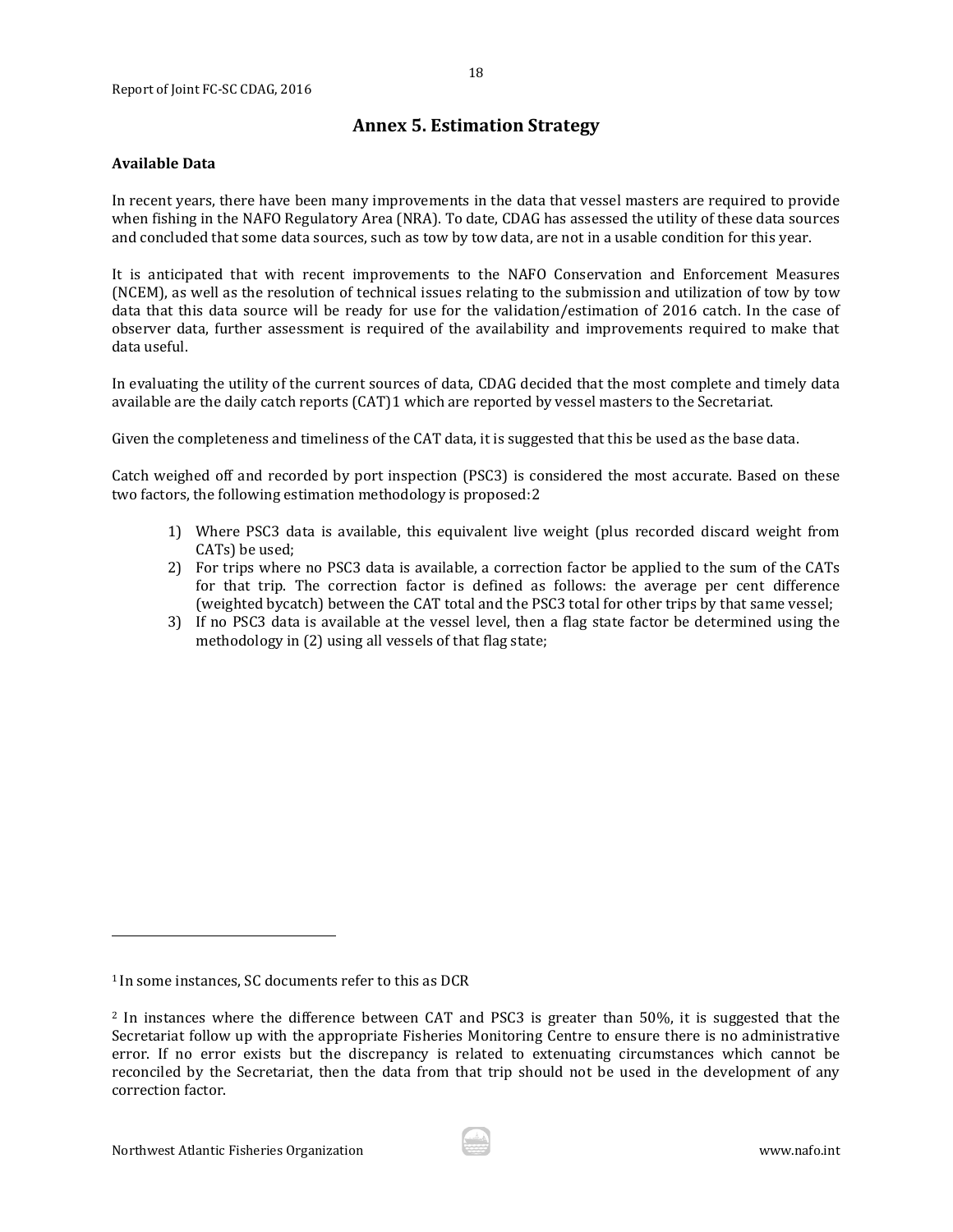## <span id="page-18-0"></span>**Annex 6. Canadian Catch Data Methodology and Dockside Monitoring Program**

19

### **Introduction**

The groundfish catches that were included in the supplemental information provided by Canada are to subject to 100% dockside monitoring program. This summary document includes an outline of the data sources utilized within the Catch and Effort System and a detailed description of the Canadian Dockside Monitoring Program that observes and verifies groundfish landings.

### **Catch and Effort System**

The data collected in the Catch and Effort System is essential to quota monitoring, stock assessment, enforcement, licensing, policy analysis, statistical functions and scientific research.

The system uses hail reports, landing and fishing log documents to give timely quota information as accurately as possible. Landings are recorded during the offloading process with weighed quantities of fish by species. Fishing logs record information on where fish is caught and with what type of gear as well as the effort expended.

Individual fish harvesters, buyers, and dockside observers are required to complete and submit catch data information. These documents include:

- Summary buyer hails
- Quarterly landed value reports
- At sea hails
- Dockside Monitoring forms<br>• Tally sheet
- Tally sheet<br>• Summary fo
- 
- Summary forms<br>• Dockside monito • Dockside monitoring hails
- Groundfish authorizations
- Purchase slips/cash slips
- Fishing logs (nearshore, offshore)

Data elements collected include (through at-sea hails, landings, logbooks)

- **Hails:** vessel, fisher, date sailed/landed, catch date, position, activity at time of hail, directed species, species caught, estimated catch (daily/total to date), species management area, quota. gear type
- **Landing:** vessel, fisher, landed date, port landed, form/document numbers, directed and bycatch species, species landed form (round, gutted head off, split), species management area, gear type, actual price, price per unit
- **Logbook:** vessel, fisher, date sailed, landed, capture date, gear amount/size, longitude and latitude, NAFO area, depth of fishing, directed species, gear soak time/tow time, species caught, estimated catch amounts, estimated discards, daily catch and release or sightings of SARA (Species at Risk Act) species.

### **Quality Control**

The data quality is verified through data field verifications and data edits that extract erroneous data and are run daily, weekly, monthly or year end. Additional ad hoc audits are run to identify potentially erroneous data.

### **Dockside Monitoring Program (DMP)**

The DMP was established in the mid-1990's and national policy and procedures were implemented in June, 2009. The key objective of the DMP is to provide accurate, timely and independent third party verification of landings. It is the primary source of data for Fishery Management Quota Monitoring.

Fisheries and Oceans Canada (DFO) has the overall accountability for the Program. DFO designates companies that have met the requirements as Dockside Monitoring Companies (DMCs) and meets annually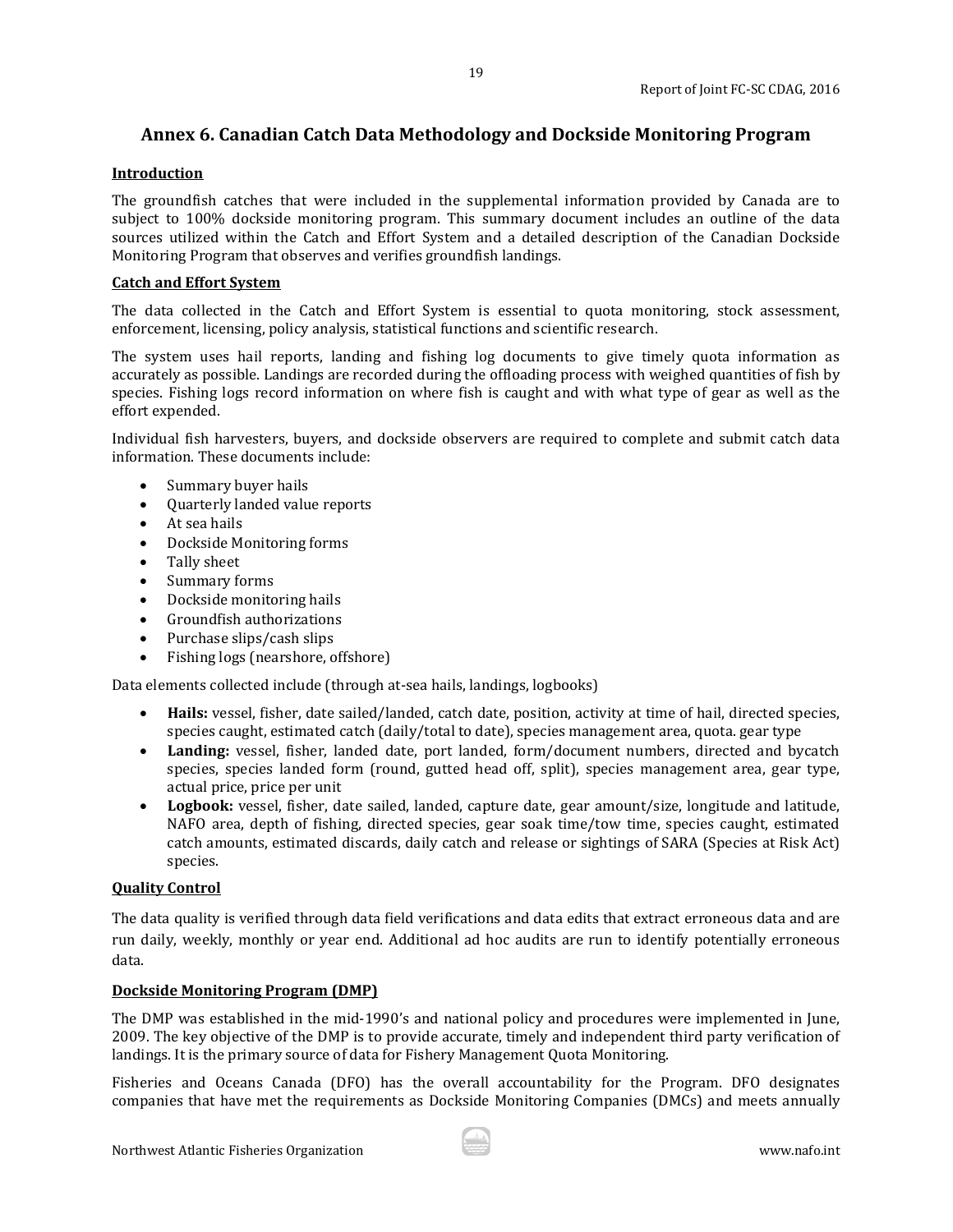with these companies. DFO reviews and approves training programs developed by DMCs and assists in the training of observers. DFO consults with DMCs to develop procedures and protocols that aid in the effective determination of the landed weight and species of fish offloaded from vessels.

Further, DFO maintains a liaison with the *Canadian General Standards Board (CGSB)* regarding the Dockside Monitoring Program. DFO designates Dockside Observers once they have met position requirements, conducts field checks of these observers and may also revoke designations as required.

### **Designation of a Dockside Monitoring Company (DMC)**

- All DMCs must be designated and issued a certificate by DFO as set out in the Fishery (General) Regulations.
- To be eligible for designation DMCs must meet the following requirements:
	- o Submit a Business Plan
	- o Meet *Arm's Length Criteria*
		- DMC agents should not have a significant interest in a fishing entity<br>■ DMC should have an independent Board of Directors, the majority
		- DMC should have an independent Board of Directors, the majority of who have no connection with the fishing industry
		- DMC officers and employees should have no formal relationship with the fishing industry thereby allowing them to carry out their functions independently and with conflict of interest
		- DMC should not have significant commercial relationships with fishing entities
	- o Quality Control (Training Plan & Quality Assurance)
	- o Obtain and maintain a *Canadian General Standards Board* listing

### **Designation of Dockside Observers**

- Successful completion of high school or equivalent knowledge. DFO will consider candidates with fishing industry experience requiring a similar skill set.
- Be a Canadian citizen or permanent resident
- Meet enhanced reliability clearance or produce a certificate of conduct from a police agency<br>• Must have no serious convictions under the *Fisheries Act* or Regulations
- Must have no serious convictions under the *Fisheries Act* or Regulations
- Be in compliance with the *Arm's Length Criteria*
- Be physically fit and able to meet the physical requirements of the job (i.e. climbing ladders, boarding vessels)
- Complete a DFO-approved DMP training program with a pass mark of 75% in each module
- Regional Director General authorizes designation.
- To maintain designation, observer must conduct a minimum of 5 off-loadings/ year

### **DMC Operational Responsibilities**

- Ensure sufficient trained observers are available for deployment.<br>• Ensure all company staff are aware of the "Code of Conduct" are
- Ensure all company staff are aware of the "Code of Conduct" and will be held accountable for the actions of their staff
- Discipline employees who do not adhere to the Duties of a Dockside Observer.
- Respond to requests by DFO for hail-report information on a timely basis.<br>• Deployment of Observers to monitor offloading. The DMC will not aut
- Deployment of Observers to monitor offloading. The DMC will not authorise processors, buyers, fishers, or other parties not operating at arm's length from the fishing industry, to contact observers for deployment.
- DMCs, should, wherever possible, deploy Observers to the Fish Landing Station (FLS) on a rotational basis.
- Notify DFO immediately when there is potential conflict of interest for an Observer or the DMC
- Conduct ongoing evaluation of Dockside Observers. Where deficiencies are identified, the DMC shall take the necessary and appropriate action, possibly including but not limited to, refresher training.
- Ensure all DMP information and data collected from fishers is handled and protected in accordance with the provisions of the Privacy Act.